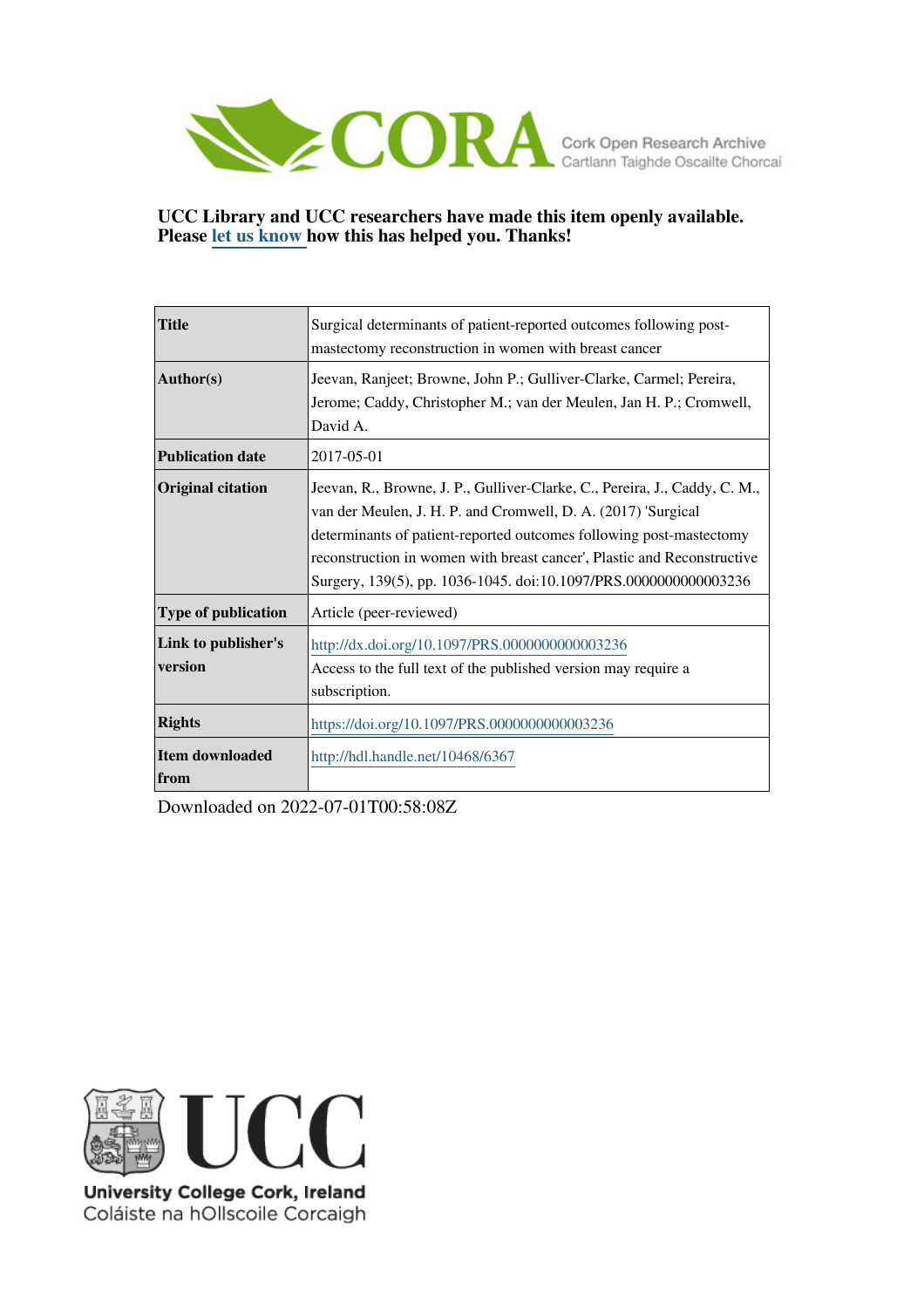# **Surgical determinants of patient-reported outcomes following post-mastectomy reconstruction in women with breast cancer**

*Running head: Breast reconstruction patient outcomes*

R Jeevan<sup>1,2</sup>, JP Browne<sup>3,4</sup>, C Gulliver-Clarke<sup>5</sup>, J Pereira<sup>6,7</sup>, CM Caddy<sup>8</sup>,

JHP van der Meulen<sup>1,3</sup>, DA Cromwell<sup>1,3</sup>

<sup>1</sup> Clinical Effectiveness Unit, The Royal College of Surgeons of England, 35-43 Lincoln's Inn Fields, London, WC2A 3PE

<sup>2</sup> St Helens and Knowsley Teaching Hospitals NHS Trust, Warrington Road, Prescot, Merseyside, L35 5DR

<sup>3</sup> Department of Health Services Research & Policy, Department of Public Health & Policy, London School of

Hygiene & Tropical Medicine, Keppel Street, London, WC1E 7HT

<sup>4</sup> Department of Epidemiology and Public Health, University College Cork, Cork, Ireland

<sup>5</sup> Western Sussex Hospitals NHS Foundation Trust, Worthing Hospital, Lyndhurst Road, Worthing, West Sussex, BN11 2DH

<sup>6</sup> James Paget University Hospitals NHS Foundation Trust, Lowestoft Road, Gorleston, Great Yarmouth, Norfolk, NR31 6LA

<sup>7</sup> University of East Anglia, Norwich Research Park, Norwich, Norfolk, NR4 7TJ

<sup>8</sup> Sheffield Teaching Hospitals NHS Foundation Trust, Royal Hallamshire Hospital, 4 Claremont Place, Sheffield, S10 2JF

Correspondence to:

Prof David Cromwell

Clinical Effectiveness Unit, The Royal College of Surgeons of England, 35-43 Lincoln's Inn Fields,

London WC2A 3PE

Tel: +44 207 869 6608

Fax: +44 207 869 6644

Email: dcromwell@rcseng.ac.uk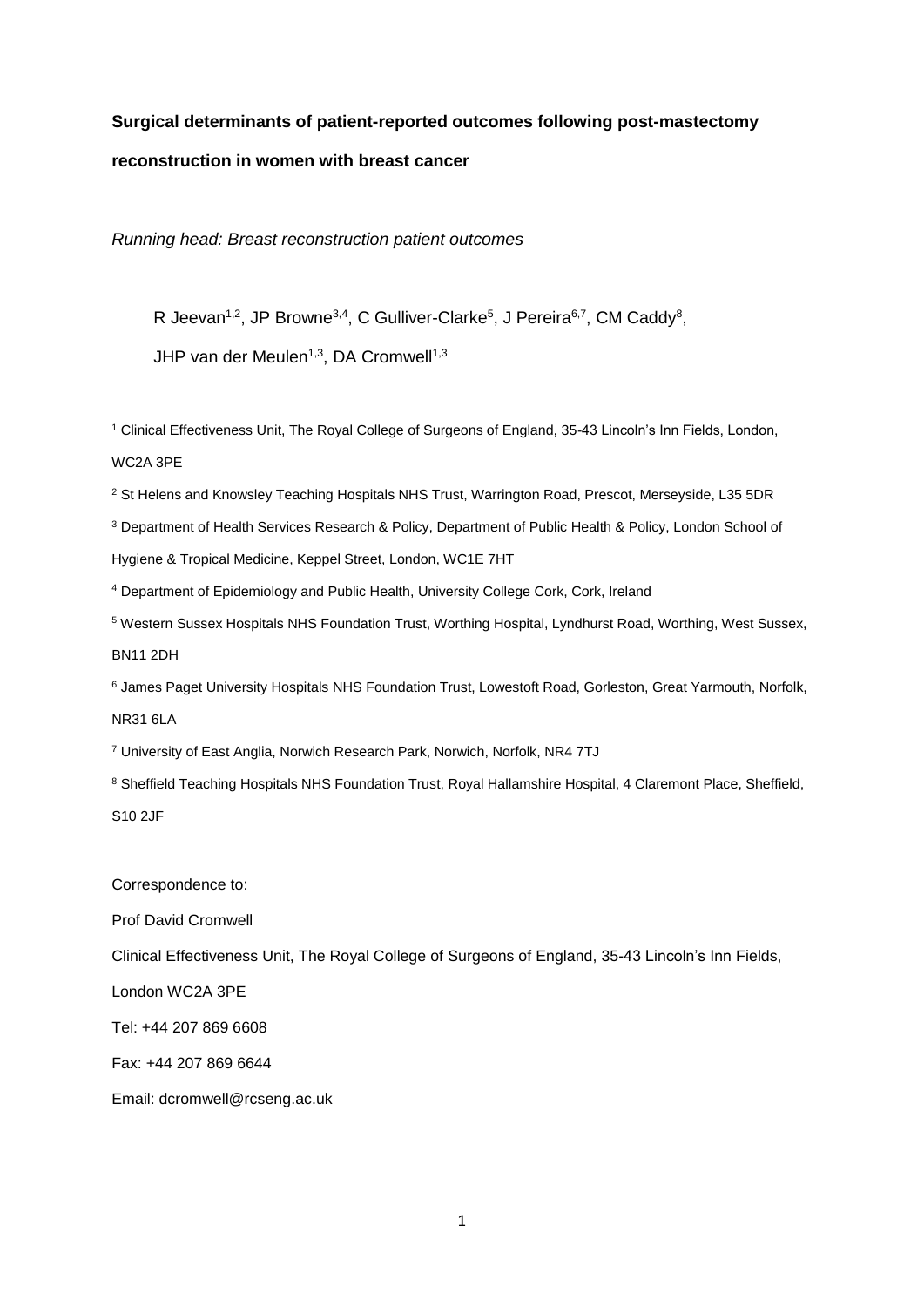#### **ABSTRACT**

**Background:** This national prospective cohort study compared the patient-reported outcomes of breast cancer patients having post-mastectomy autologous reconstruction to those who had breast implants, in terms of aesthetic appearance, levels of psychological, physical and sexual well-being and overall satisfaction.

**Methods:** Of 5,063 women who underwent immediate (IR; n=3,349) or delayed (DR; n=1,714) reconstruction between 1 January 2008 and 31 March 2009 in England, 2,923 women who consented were sent validated, procedure-specific 18-month follow up questionnaires. Outcome scale scores ranged from 0 (poor) to 100 (excellent); multiple linear regression was used to adjust scores for patient and treatment characteristics.

**Results:** 2,289 women (78%) returned completed questionnaires (1,528 IR, 761 DR). For IR, mean overall satisfaction scores for the various techniques ranged from 67 to 85 (median 67 to 93). For DR, mean overall satisfaction scores ranged from 70 to 85 (median 75 to 100). For both groups, similar gradients were observed for the other outcome scales across techniques. Reconstruction using patients' own tissues tended to have higher mean adjusted scores compared with those techniques using implants alone (p<0.0001 for aesthetic appearance, psychological well-being, sexual well-being, and satisfaction with outcomes for IR and DR groups).

**Conclusion:** Women who underwent autologous reconstruction tended to report greater satisfaction than those who had an implant reconstruction. These results can inform patients of the anticipated outcomes of their selected surgery but further research is required to confirm whether autologous reconstruction is superior in general.

Keywords: Breast Neoplasms; Mastectomy; Breast Reconstruction; Outcome Measures; United Kingdom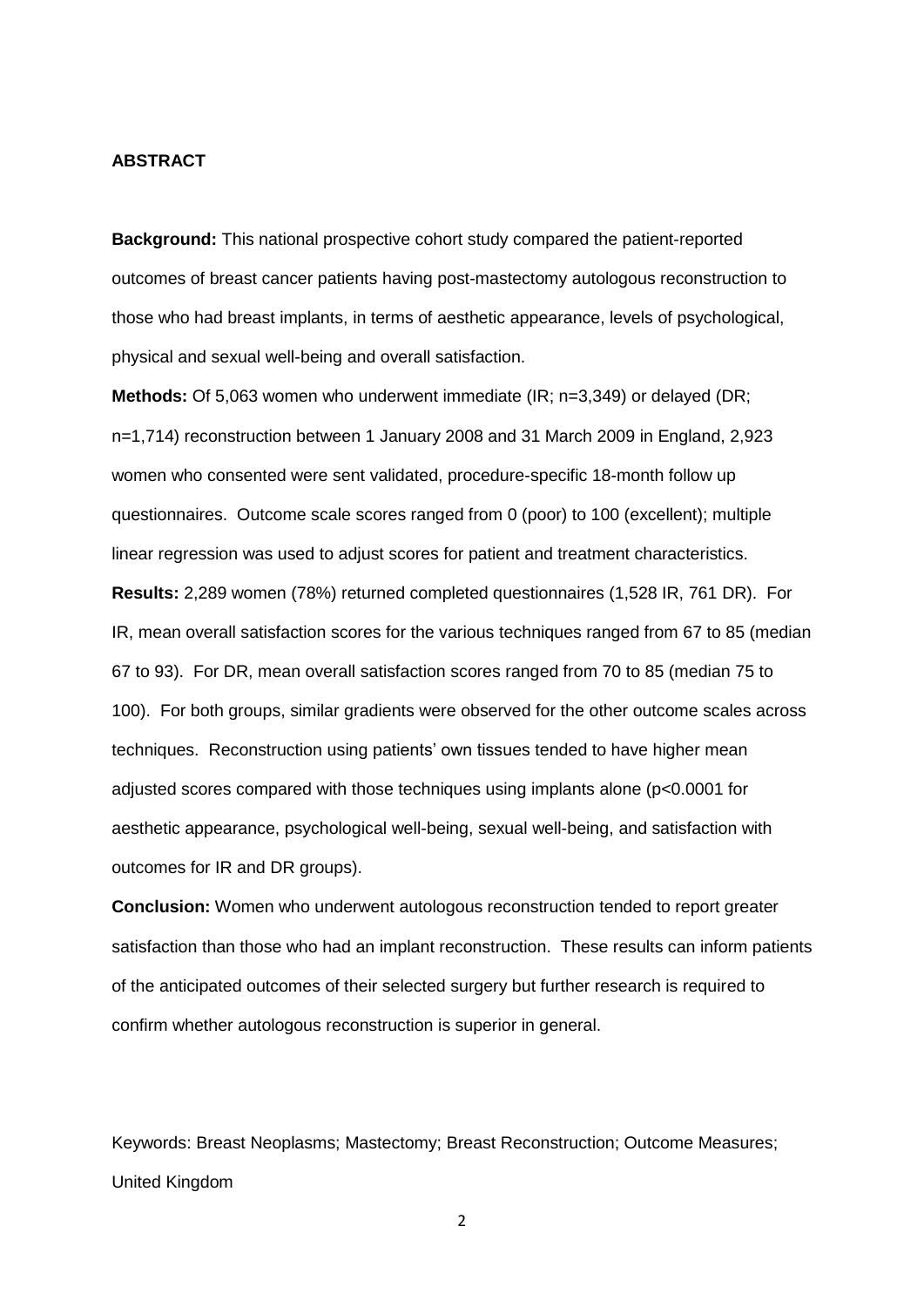#### **Introduction**

Women who undergo mastectomy surgery for breast cancer can have their breast mound reconstructed in a variety of ways.<sup>1</sup> All of the options aim to address the aesthetic impact of mastectomy and may also improve patients' physical, emotional and sexual well-being.<sup>2</sup> There has been much debate regarding the best way to assess the effectiveness of different types of reconstructive procedures.<sup>3,4</sup> Internationally, the consensus view has shifted towards the use of patient-reported outcome measures rather than anthropomorphic measurements or measurement scales scored by clinicians. 2 This is in part because previous studies have found little correlation between clinician-reported and patient-reported aesthetic satisfaction following such surgery and partly because of a recognition that the patient should be the ultimate judge of subjective outcomes such as aesthetic appearance.<sup>5,6</sup>

Numerous studies have evaluated patient-reported outcomes following different types of breast reconstruction in populations of between 45 and 2,328 women.<sup>6-15</sup> However, these studies demonstrated methodological weaknesses in one or more of the following areas: inadequate length of follow up; a failure to include immediate reconstruction (IR) and delayed reconstruction (DR) patients, the full range of reconstructive techniques, and all eligible centres; lack of a prospective design; a lack of case-mix adjustment; a lack of validated and surgery-specific scales; and a failure to formally calculate outcome scores for these scales to enable valid comparisons.

We undertook a national prospective cohort study that examined patient-reported outcomes after mastectomy and breast reconstruction surgery for women treated in England, Scotland and Wales.<sup>16</sup> The study collected data from women having IR or DR procedures using a set of validated surgery-specific scales that have been used widely to evaluate the outcomes of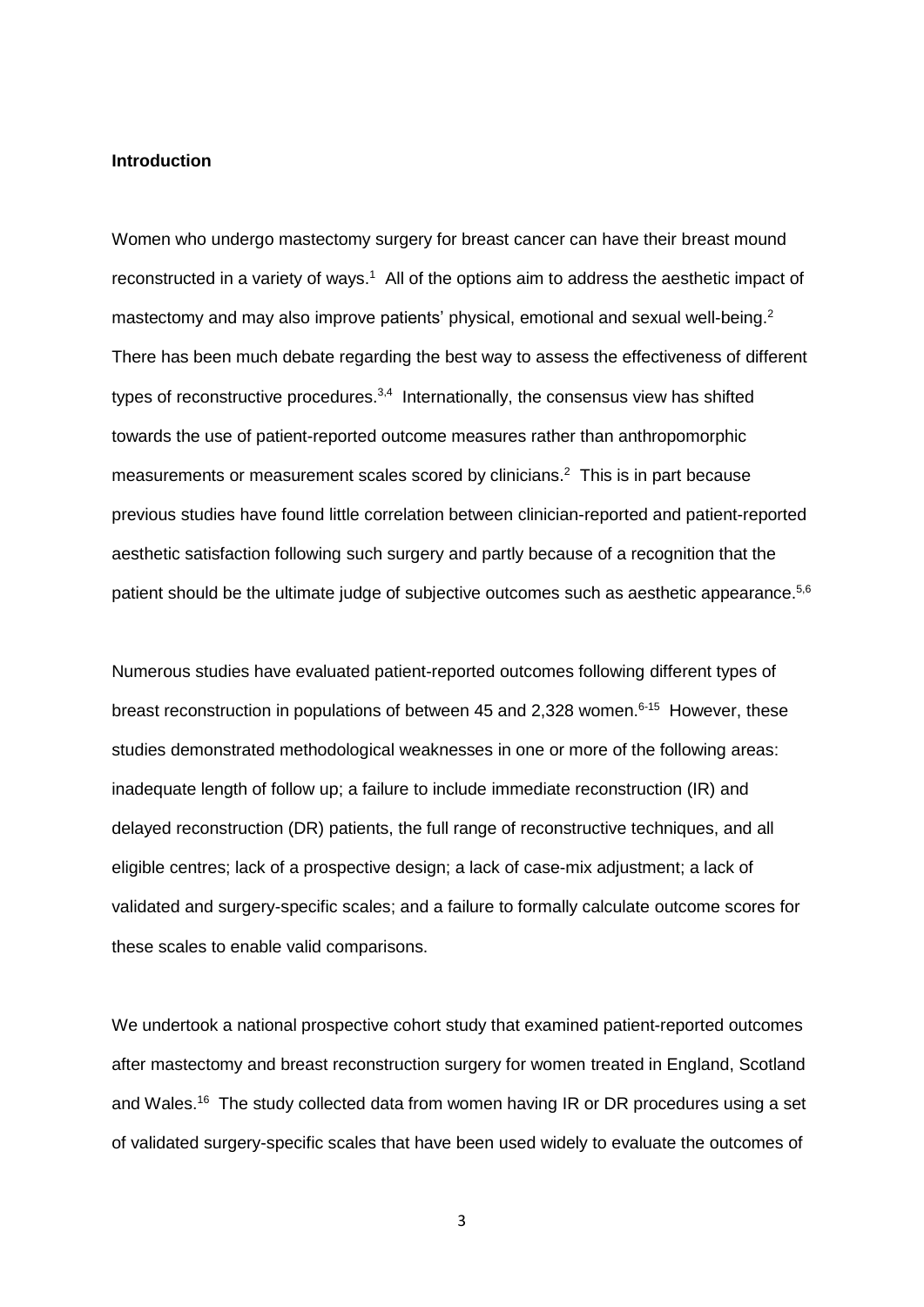breast reconstruction.<sup>2,17</sup> In this paper, we compare the outcomes of six different reconstructive techniques.

#### **Methods**

#### Treatment sites and inclusion criteria

During the 15 month recruitment period from 1 January 2008 to 31 March 2009, all 150 English NHS acute hospital trusts providing acute breast cancer treatment, six NHS acute trusts in Wales and Scotland, and 114 independent hospitals in England participated in the study. Treatment sites were asked to prospectively collect and record clinical data on women aged 16 years and over with a diagnosis of invasive carcinoma of the breast or ductal carcinoma in-situ (DCIS) undergoing mastectomy surgery with IR or primary DR following a previous mastectomy, and to obtain written consent from eligible women to allow them to be sent follow up questionnaires.

#### Reconstructive procedure types

We compared six different surgical techniques: tissue expander or breast implant alone; pedicled latissimus dorsi flap combined with an expander or implant (LD with implant/expander); LD flap alone (autologous LD); pedicled transfer of a transverse rectus abdominis myocutaneous flap (pedicled TRAM); free tissue transfer of this flap (free TRAM); or a free tissue transfer of a similar flap without the underlying muscle, based on the deep inferior epigastric artery perforator or superficial inferior epigastric artery (DIEP or SIEA). The remaining patients had a flap of skin and fat with or without muscle taken from the upper or lower buttock or inner thigh regions (SGAP, IGAP or TUG), but they were excluded from our analyses due to the extremely small numbers enrolled.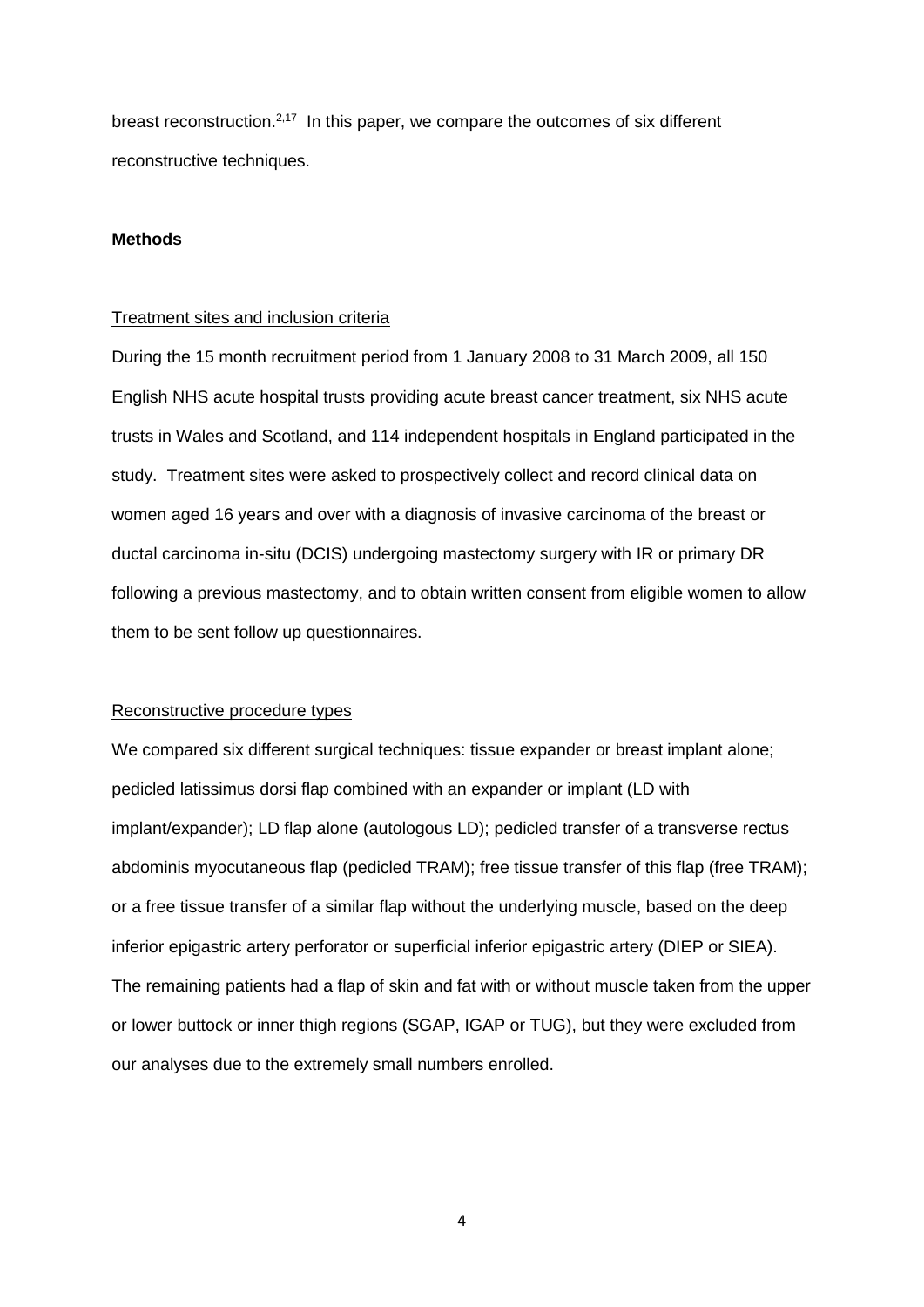#### Clinical data collection

A range of data items were recorded by clinicians for each patient. These included details of surgical procedures, patient clinical and sociodemographic characteristics, and consent status. The full dataset is available at [https://www.rcseng.ac.uk/standards-and](https://www.rcseng.ac.uk/standards-and-research/research/clinical-effectiveness-unit/)[research/research/clinical-effectiveness-unit/](https://www.rcseng.ac.uk/standards-and-research/research/clinical-effectiveness-unit/)

#### Patient questionnaires

The post-reconstruction questionnaires addressed patient satisfaction with their breast area appearance (16 items with an additional 2 for implant patients), which we believe to be synonymous with aesthetic outcome from the patient's perspective, along with emotional well-being (10 items), physical well-being (16 items), sexual well-being (6 items), and the outcomes of surgery (7 items) respectively. The scales were derived from the Breast- $Q<sub>i</sub>$ <sup>2</sup> and were pre-tested with English breast cancer patients by the authors prior to their use to ensure that there were no issues with language, comprehension or acceptability. Copies of the full questionnaires are available at [https://www.rcseng.ac.uk/standards-and](https://www.rcseng.ac.uk/standards-and-research/research/clinical-effectiveness-unit/)[research/research/clinical-effectiveness-unit/](https://www.rcseng.ac.uk/standards-and-research/research/clinical-effectiveness-unit/)

#### Questionnaire administration and collection

Clinicians were asked to obtain consent from any eligible women at the time of surgery to allow follow-up questionnaire administration. The questionnaires were sent to consented patients at their home address 18 months after surgery by a co-ordinating team of researchers that did not include the treating hospitals or clinicians, once the team had confirmed the patient was still alive by cross-checking their details against mortality data held by the National Strategic Tracing Service (NSTS). A prepaid envelope was enclosed to facilitate the return of the completed questionnaire. Questionnaires were marked only with a unique numeric patient identifier. Non-respondents were sent a single reminder letter and an additional copy of the questionnaire at a five week interval.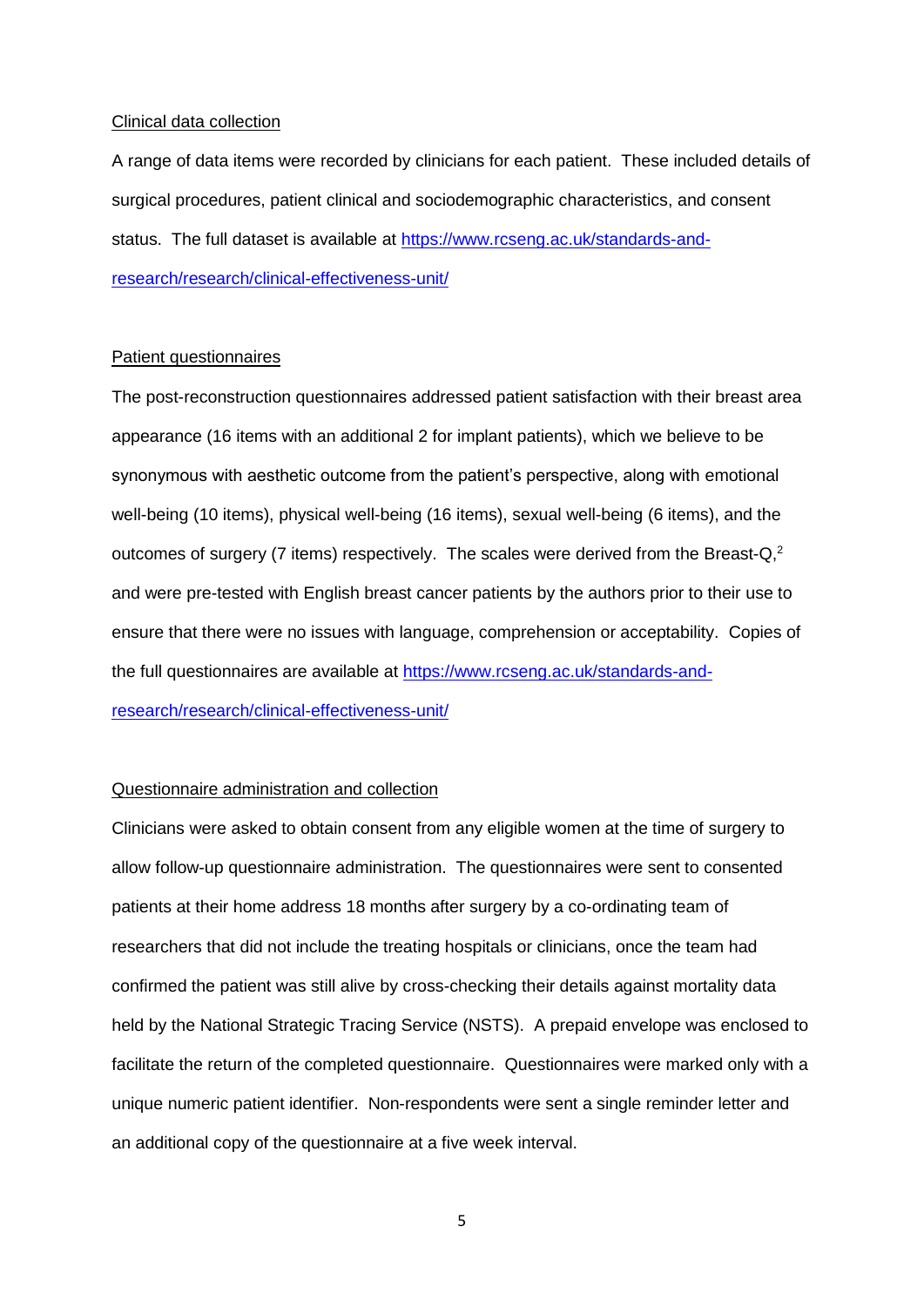#### Statistical analysis and multiple linear regression model

Patients' responses were entered into a database and then transferred to a bespoke Q-Score software package to calculate scores for each Breast-Q scale, with 0 the lowest and 100 the highest possible scores.<sup>2</sup> Patient scores were linked to their associated clinical data using their unique numeric identifier.

Separate linear multiple regression models were developed for the immediate and delayed reconstruction patient groups, and were used to predict the outcome scores for each Breast-Q scale (dependent variables) based on patient characteristics and reconstructive procedure type. The preliminary models included only patients with complete outcome and case-mix data, and were constructed using a backward stepwise process with variables dropped from the models if the strength of their association with an outcome was weak (Wald test for variable inclusion, p-value<0.05). Variables were included in continuous or categorical format depending on their type. The case-mix variables included sociodemographic items (age, a geographically assigned measure of socioeconomic deprivation, and hospital of treatment), patient factors known to affect subsequent morbidity (smoking status, body mass index, diabetes status, American Society of Anaesthesiologists grade, Eastern Cooperative Oncology Group performance status), and tumour characteristics (invasive status and Nottingham Prognostic Index).<sup>18-21</sup> Deprivation in England is measured by the government using seven distinct domains or indicators of poverty (income; employment; education, skills & training; health; crime; barriers to housing and services; living environment), that are weighted before a deprivation score and rank are produced for each geographical area (super output area or SOA, a small local population of a few thousand people).

The Eastern Cooperative Oncology Group (ECOG) functional status categorical scoring system is an American measure used internationally to measure the functional status of patients undergoing cancer treatments. It is also known as the WHO or Zubrod score.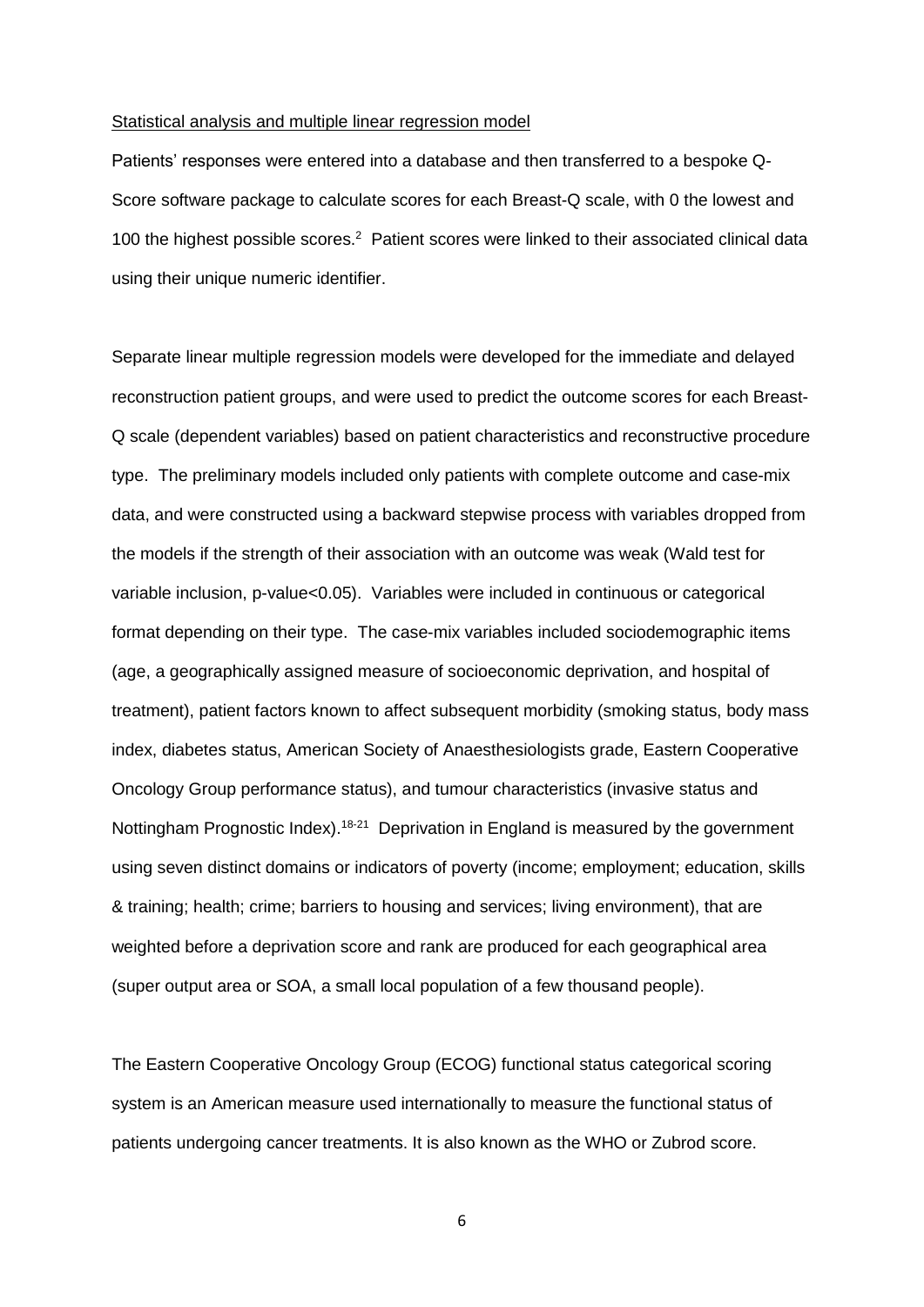The models were then used to produce adjusted means and confidence intervals for each scale score, by procedure type, which demonstrated the effect size. Finally, the Wald test was undertaken for the type of reconstructive procedure to examine the heterogeneity of outcomes across different types of reconstruction and determine whether or not the differences in means were due to chance alone.

All statistical tests were two-sided and p-values less than 0.05 were considered to represent a statistically significant result. All statistical analyses were undertaken using STATA/MP 14 (Stata Corporation, College Station, Texas, US) and Microsoft Excel software.

#### **Results**

#### Patient population

Within the study cohort, 3,349 patients underwent IR. Of these, 43 did not have their consent status for the follow up study recorded, 35 were deemed incapable of completing a written questionnaire in English and 1,148 were not asked to participate due to difficulties with the recruitment process at some hospitals. Of the remaining 2,123 women, 1,939 gave their consent and 1,528 returned a completed questionnaire. After excluding 144 women for whom complete case-mix data was not available, responses from 1,384 were included in our final analyses. Questionnaires were completed 586 days after surgery, on average, with an interquartile range of 30 days.

There were 1,714 patients who underwent DR. Of these, 9 did not have their consent status for the follow up study recorded, 6 were deemed incapable of completing a written questionnaire in English and 609 were not asked to participate. Of the remaining 1,090 asked to participate, 984 gave their consent and 761 retuned questionnaires. A further 28 patients were excluded due to incomplete case-mix data; this left 733 for our final analyses. The mean length of time between a patient's mastectomy and their subsequent DR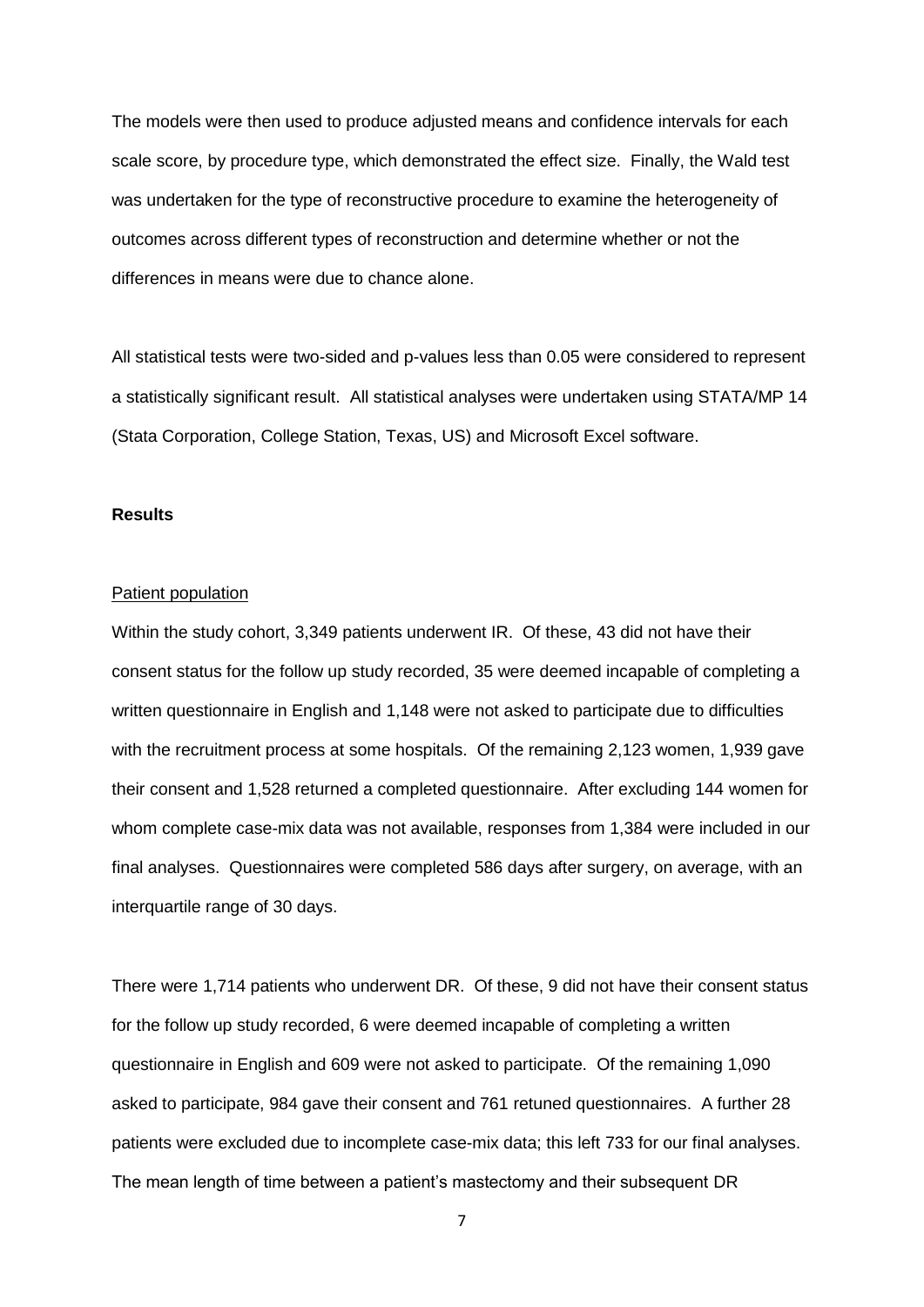procedure was, on average, 2.8 years (range 0 to 32 years). There were small differences in the mean time to DR by procedure type, varying from 2.4 years (LD flap with implant) to 2.9 (free flap) and 3.0 years (implant/expander-only) respectively. Questionnaires were completed 582 days after surgery, on average, with an interquartile range of 26 days. Table 1 summarises the consent and response rates for the different reconstruction techniques.

#### Patient characteristics across the surgical groups

Table 2 displays the sociodemographic and clinical characteristics of the women who underwent each type of procedure. Patients undergoing different procedures were generally similar. Those characteristics that were significantly associated with the outcomes under investigation were included in the two separate multiple linear regression models used subsequently to derive final case-mix adjusted scores for the respective patient groups. During the model development process the characteristics significantly associated with outcomes were ethnicity, deprivation level, American Society of Anaesthesiologists (ASA) grade and tumour burden for immediate reconstruction patients, and ethnicity, Eastern Cooperative Oncology Group (ECOG) score and diabetes status for those undergoing delayed reconstruction. The other characteristics examined (including age, radiotherapy, chemotherapy, smoking status and body mass index) were not independently associated with outcomes and were not therefore included in the final models. The IR patients were of similar age and functional status to those undergoing DR, but were less likely to be from a white ethnic group or the most deprived quintile, or to have a high ASA grade or diabetes. IR patients were also much more likely to have a low tumour burden (DCIS or low risk invasive).

#### Breast-Q scores for each procedure

Figure 1 presents the IR and DR procedure-specific unadjusted mean scores for each of the five Breast-Q scales, along with the associated 95% confidence intervals.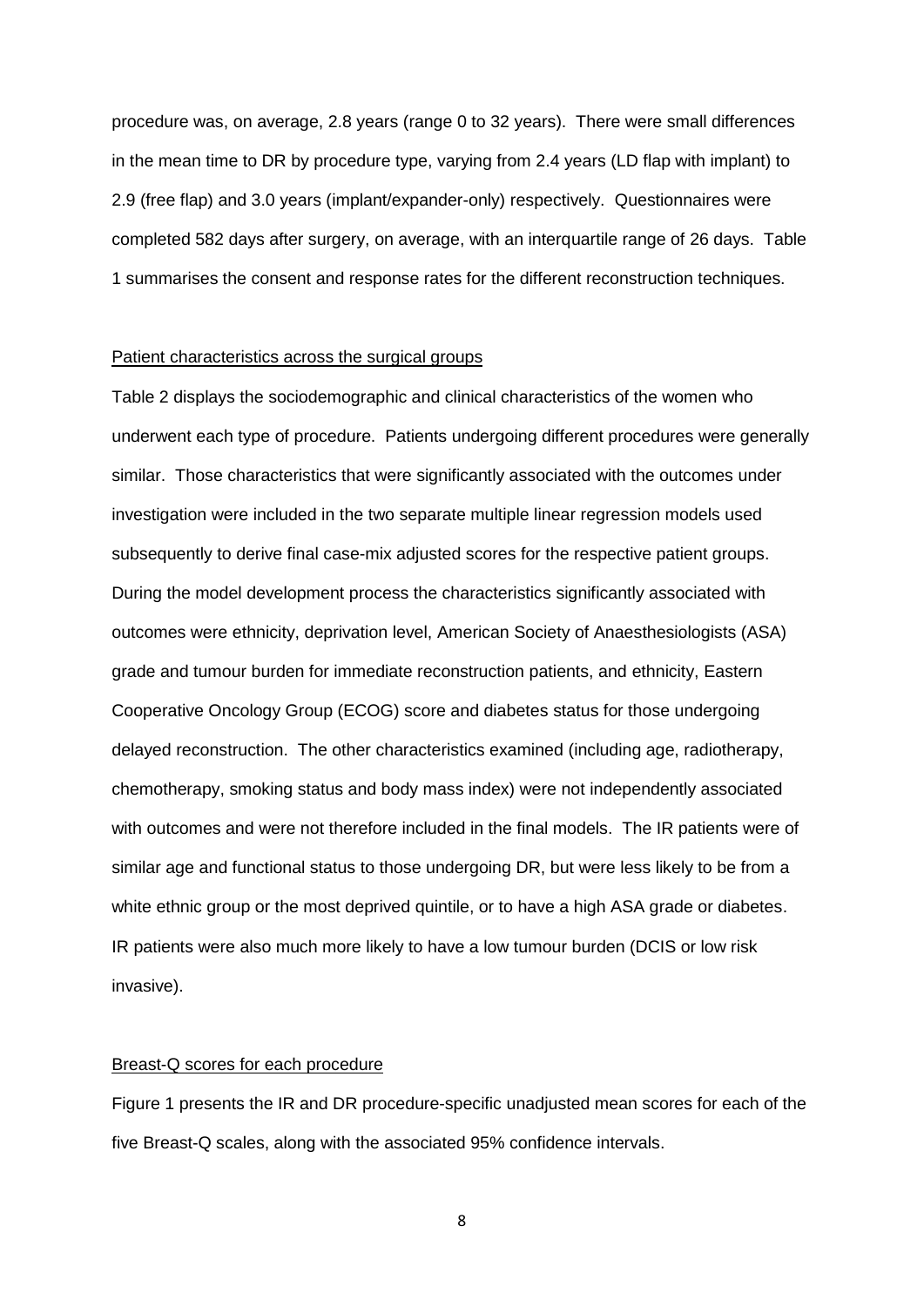With respect to breast area appearance, in the IR group women who underwent a pedicled TRAM procedure had the highest outcome scores. However, the sample size for this group was relatively small (n=34) and thus the precision associated with this estimate is relatively poor. The other patient groups who underwent a flap reconstruction (with or without implant) also had relatively high scores. The lowest breast area appearance scores were associated with patients who underwent expander or implant-only reconstruction.

In the DR group, free TRAM flaps, DIEP flaps and then the other types of flap-based reconstruction (with or without implant) were associated with the highest breast area appearance scores. Again, the expander or implant-only patient group had the lowest scores.

After adjustment for patient characteristics, there were persistent differences in the outcomes achieved by the procedure groups, with the exception of physical well-being. Table 3 shows the adjusted differences in the mean scores for each scale, using the expander / implant group as the reference category. In both the IR and DR settings, all flapbased procedures resulted in higher scores on all scales other than physical well-being. The only exception to this pattern was for the IR pedicled TRAM group.

#### **Discussion**

#### Key findings

Women who underwent reconstruction tended to be satisfied with the results of the procedure, with mean overall satisfaction scores of 71.1 (95% CI 69.8 to 72.4) for IR procedures and 79.3 (95% CI 77.7 to 81.0) for DR procedures.

Patients who underwent autologous reconstruction reported higher scores than those women who had an expander or implant alone, in both the IR and DR settings, across four of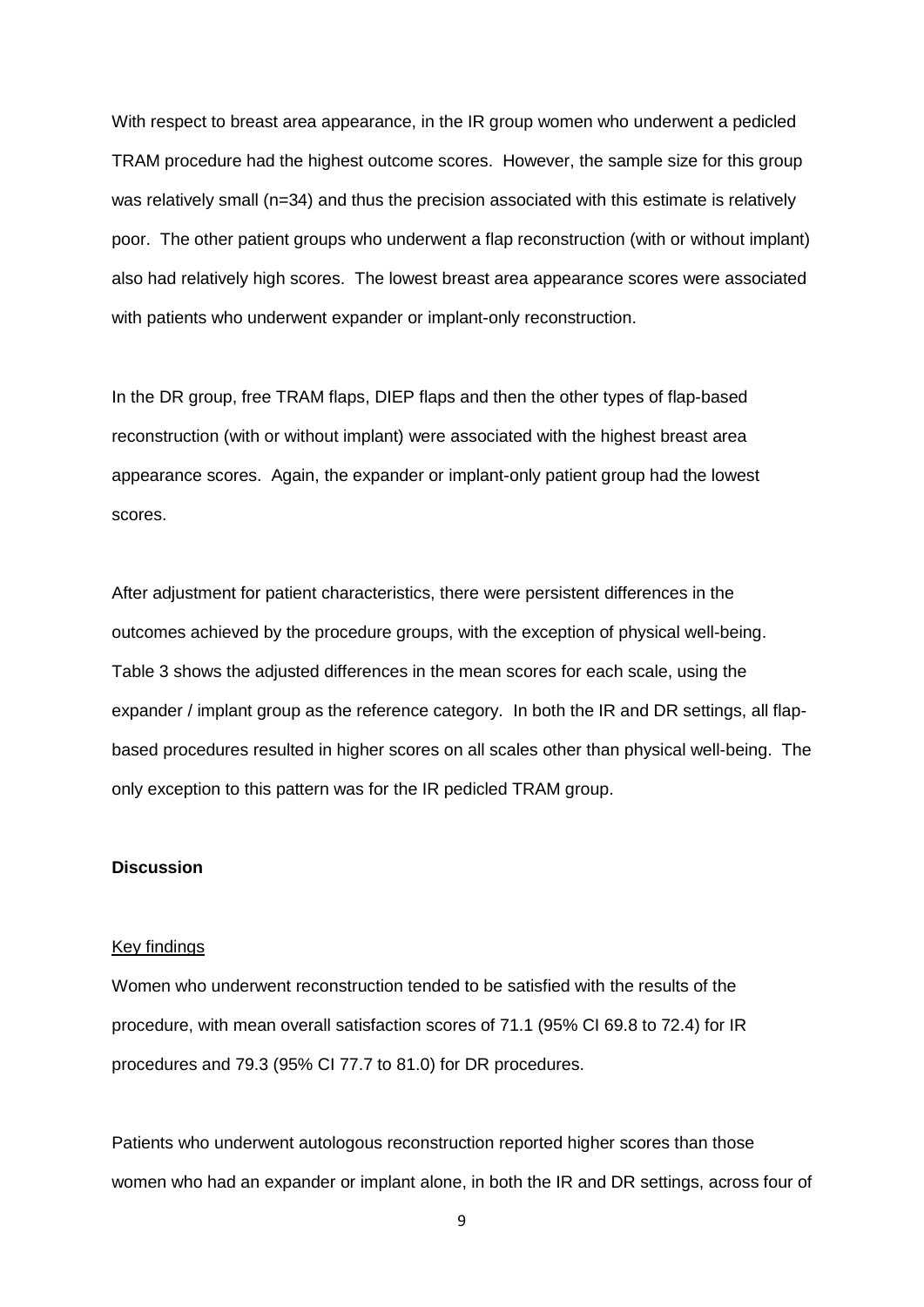the five scales. For immediate procedures, the size of these differences was typically between 1 and 7 points. For delayed procedures, the difference between the scores tended to be between 7 and 15 points.<sup>22</sup> To interpret the magnitude of these differences it is useful to compare to a cohort of patients who underwent mastectomy alone over the same period at the same group of hospitals.<sup>16</sup> These patients recorded a mean score of 56 on the breast area appearance scale, which is similar to the mean unadjusted score recorded for implantonly patients recorded in this study but between 8 and 21 points lower than that recorded for patients undergoing autologous IR procedures. A similar pattern was seen for emotional well-being (1 point difference for implant-only; 5 to 16 point difference for autologous procedures) and sexual well-being (7 point difference for implant-only; 13 to 28 point difference for autologous procedures), while physical well-being scores were similar in those who underwent mastectomy or any form of IR. There is no agreed definition of what constitutes a clinically important difference for the Breast-Q scales used in our study but a difference of approximately 10 points on each scale may be taken to be equivalent to a moderate effect size using Norman's standard formula of one half a standard deviation.<sup>23</sup>

We would caution that these results should not be interpreted as a prescriptive indication in favour of one set of procedures over another. We were not able to collect data on women's perspectives on what might have led them to select one type of reconstruction over another. Consequently, we have no way of taking into account their baseline expectations or the influence of their preferences for the level of surgical insult they were willing to endure. We therefore suggest that the results should only be used to inform women of the outcomes they might expect to achieve with different treatment scenarios and should be employed alongside information about the surgical approach, complication rates and recovery time.

#### Strengths and limitations

Our study had a number of strengths. First, we used specifically developed and previously validated outcome measures that were distributed centrally at a standardised follow up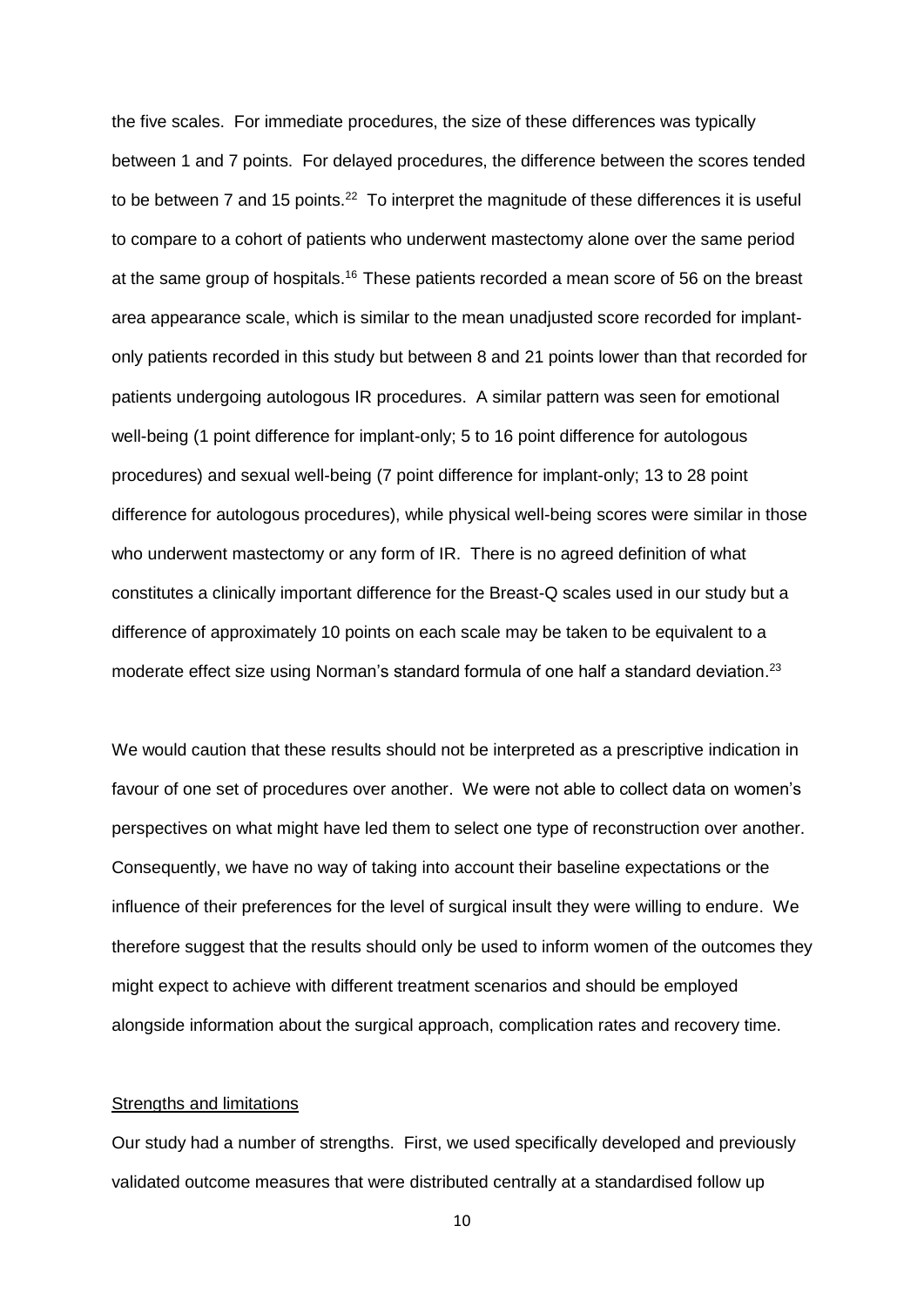interval of 18 months, to ensure that the great majority of women had completed any adjuvant treatments and secondary reconstructive procedures required.<sup>2,17,22,24,25</sup> Second, we examined outcomes for a national population that was recruited prospectively, with explicit written consent obtained prior to inclusion. Third, we had excellent response rates of close to 80%. Fourth, we included women with failed reconstructive procedures within the study to minimise bias. Fifth, to minimise the risk of confounding we undertook robust casemix adjustment within a multiple linear regression model that included all factors that significantly affected our study outcomes. This adjustment had little effect on the outcome scores of each scale, suggesting that our procedure-specific comparisons were safe and robust.

There were also some weaknesses. While the overall sample of around 1,500 IR and 700 DR patients was large compared to other studies in this field, the size of certain subgroups (e.g. those who had a pedicled TRAM flap) was relatively small, with wide confidence intervals and an increased risk of sampling bias.

Next, not all eligible women were asked to participate in the study and it was not possible to estimate the recruitment rates for specific procedures. It is possible that recruitment was higher for certain procedures and that this has introduced a bias to the estimated outcomes we have recorded. However, there is no obvious reason why recruitment may have been higher for certain procedures and the diffusion of patients in different procedure groups across a very large number of hospitals makes it unlikely that variable recruitment introduced a systematic error to our findings.

There was also the potential for heterogeneity of outcome across the large number of hospitals we included in the study. However, we included the identity of these organisations as a variable in our regression models to adjust for any organisation-level clustering.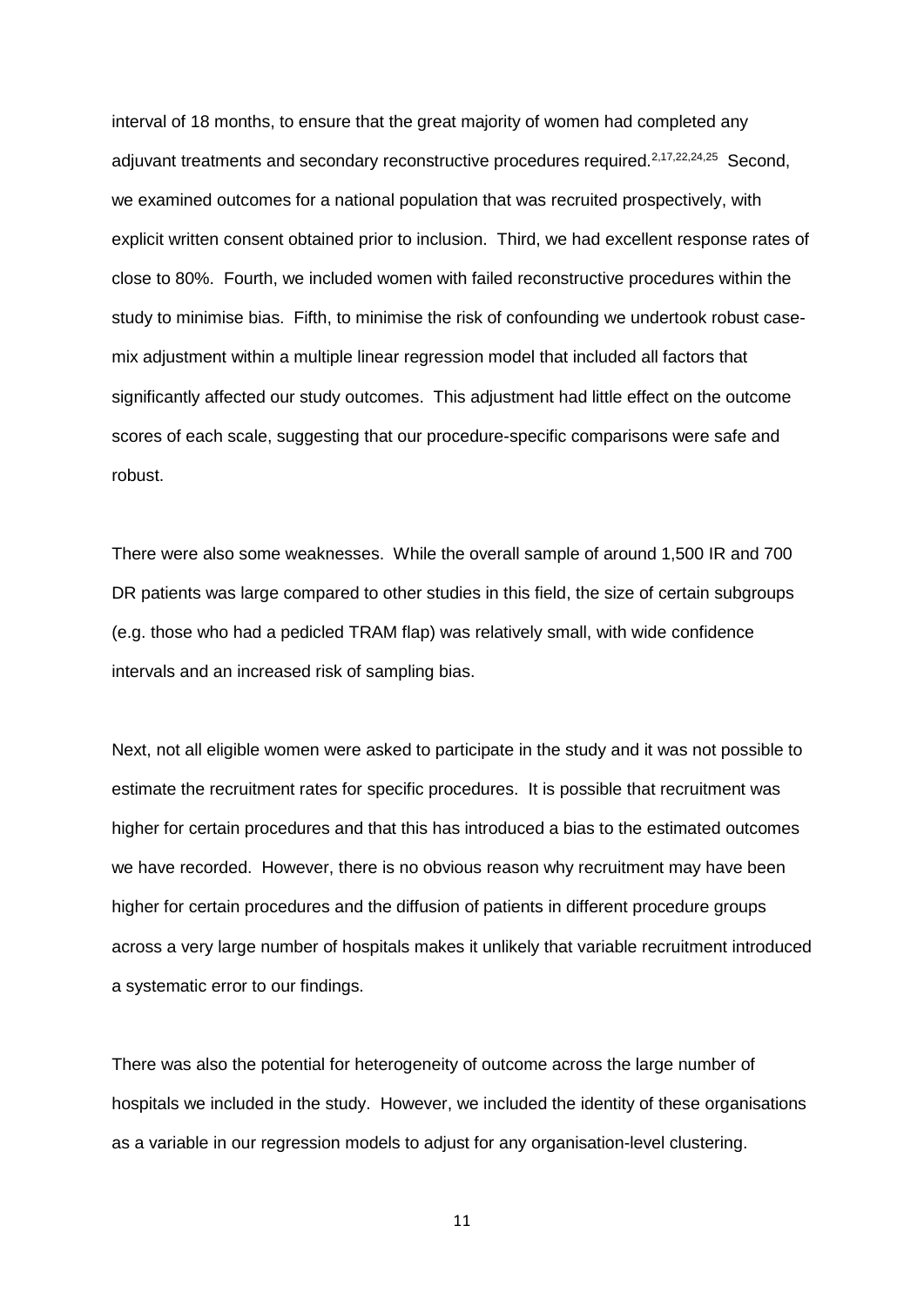Finally, our comparisons do not include recently developed reconstructive techniques such as lipomodelling and acellular dermal matrix and dermal sling procedures that were not widely used during the study period.

#### Interpretation of our findings

This study is consistent with a growing body of evidence that reconstruction using patients' own tissues is associated with better aesthetic outcomes than reconstruction using only an implant or expander. <sup>6-14</sup> There are a number of explanations for why autologous procedures are associated with superior aesthetic outcomes.

An implant or expander on its own can replace the volume that has been lost during mastectomy but cannot fully reconstitute the breast mound with respect to its shape or position on the chest wall. They are also static devices that will not adjust or change automatically with a patient's body habitus. Implants generally do not produce natural ptosis of the breast as they adhere to the chest wall and cannot be positioned to extend below the inframammary fold, unlike native breast tissue or a flap. An implant can usually only be placed safely under mastectomy skin if covered by an additional layer, whether muscle or alternatively an acellular dermal matrix or dermal flap or sling. If not using a flap, the standard approach is to place an expander under the pectoralis major and stretch the muscle out, as otherwise the muscle is inadequate in terms of coverage and leaves the lower pole of the implant exposed. Using a sub-muscular implant or expander placement without breast tissue to provide additional cover means that the final breast mound shape achieved is difficult to control and predict. Although this may be less of an issue with bilateral reconstruction, our study included only those women with unilateral reconstruction whose contralateral breast was preserved.

Finally, implants lead the body to form a capsule of scar tissue around them. This capsular tissue contracts in a significant proportion of patients, more commonly following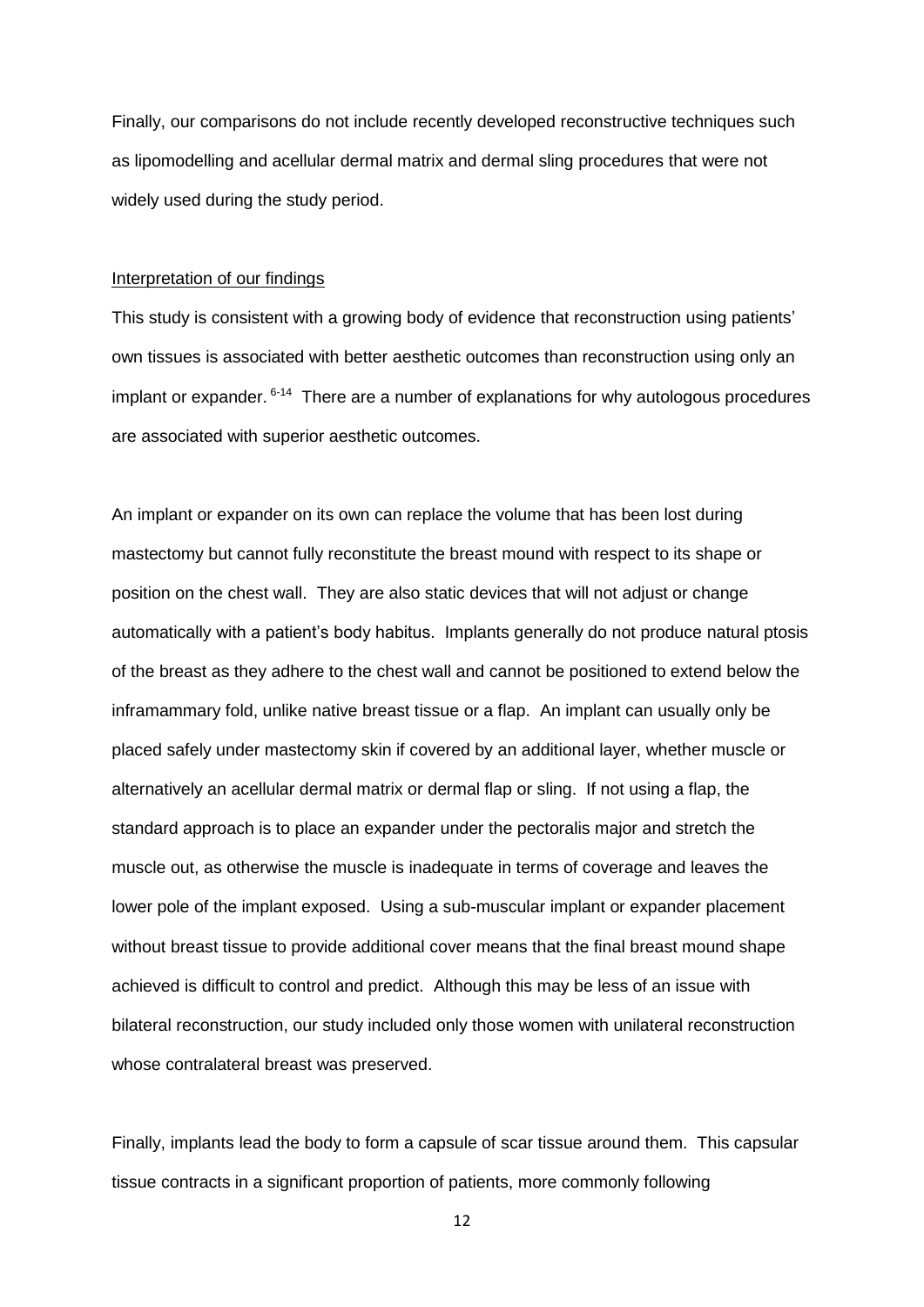radiotherapy. An implant with a contracted capsule sits proud on the chest wall and may cause pain in addition to distortion. These implants may need to be removed or exchanged with capsule management (excision or release) at more frequent intervals for those women who are worst affected; a lifetime of additional procedures for some.

In contrast, using fat with or without muscle and skin from the back, abdomen, buttock or thigh (a flap) has a number of advantages. First, because they consist of the patient's own tissues they grow and shrink with the patient, and the contralateral breast, as their weight changes. Second, as flap constituents are similar to the breast tissue excised, they are better able to mimic the contralateral breast's natural shape, ptosis and movement. Third, infection risk is much lower as the tissues have an intact or restored blood supply and can respond to pathogens in a normal manner. Fourth, there are no capsular issues, and the reconstruction, if primarily successful, is definitive and lasts for life in most cases without the need for replacement.

The principal disadvantage of flap-based reconstruction is the need for a flap donor site that will inevitably be left with a scar, and sometimes with a contour defect, muscle weakness or bulge, sensory changes or another type of longstanding or permanent morbidity. Another disadvantage is that these procedures are usually longer in duration and may expose patients to a higher risk of distant and systemic complications.

If an implant is used in combination with a flap (e.g. in the latissimus dorsi with implant group) the flap provides many of the advantages mentioned above, and ameliorates some of the aesthetic limitations of implant-only reconstruction by providing soft tissue coverage and a more natural shape, while allowing definitive implant placement without the need for a temporising expander. This is reflected in the high outcomes scores associated with such procedures, which in this study were comparable to autologous flap reconstruction.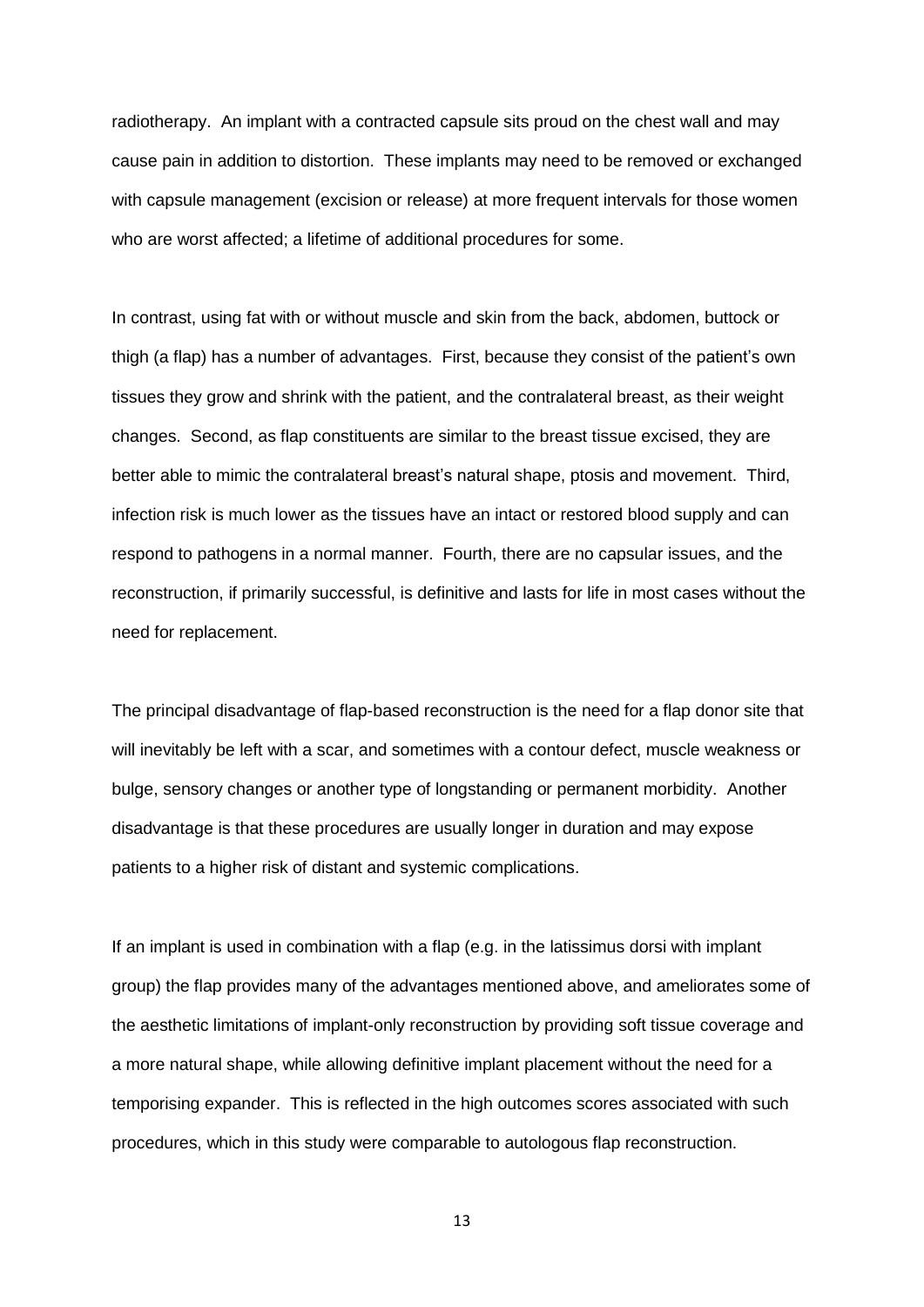However, the patient is left with both a degree of donor site morbidity and the need for capsule management and implant replacement over time.

#### Implications for clinical practice

Clinicians should ensure that women are provided with appropriate and adequate information about all breast reconstruction options as part of the decision-making process, including our principal finding that autologous procedures are associated with better aesthetic outcomes.

Our case-mix findings suggest that although there may be some selection of reconstructive procedure type by indication, the populations undergoing different procedures are broadly comparable. This suggests that many women who undergo implant-based reconstruction may also be suitable for flap-based reconstruction. While not all women would choose autologous procedures due to their greater complexity, longer duration, donor site morbidity and higher overall complication rates, they should be informed that implant-based procedures are not without risks, particularly implant failure, <sup>16</sup> and have now been shown to be associated with lower patient-reported outcome scores.

#### **Conclusion**

Women who accessed autologous techniques tended to report greater satisfaction with their reconstruction than those who had an expander or implant. We recommend that clinicians act on our findings by providing all patients with appropriate written and verbal information regarding the full range of reconstructive options, including those not available at their treating hospital, and their associated patient-reported outcomes.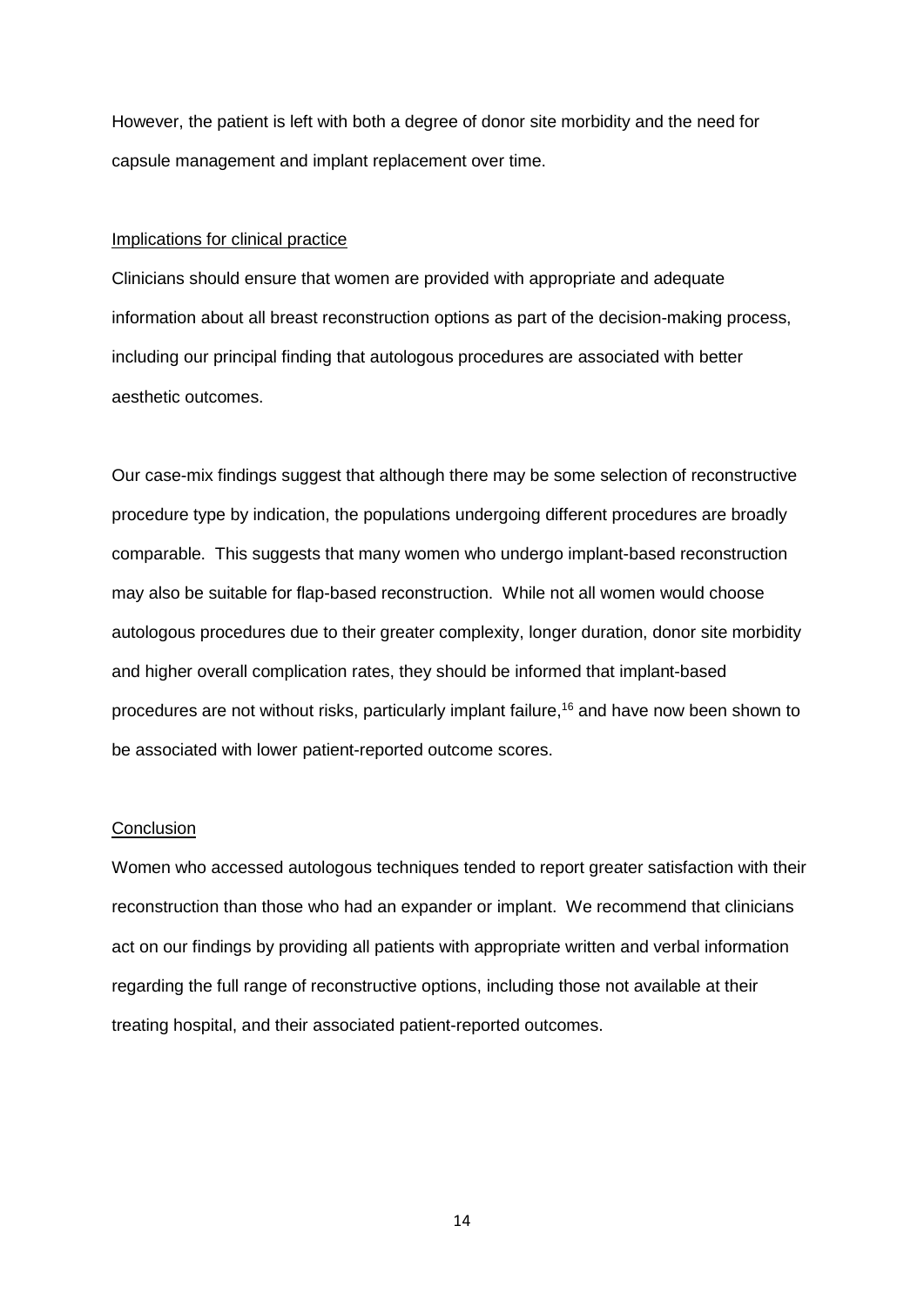**Conflicts of Interest:** None

#### **Acknowledgements**

This publication is based on data collected by or on behalf of the Healthcare Quality Improvement Partnership, who have no responsibility or liability for the accuracy, currency, reliability and/or correctness of this publication.

#### **References**

1. Jeevan R, Mennie J, Mohanna P-N, O'Donoghue JM, Rainsbury RM, Cromwell DA. National trends and regional variation in immediate breast reconstruction rates between April 2000 and March 2014. Br J Surg. 2016; 103(9):1147-56.

2. Pusic A, Klassen A, Scott A, Klok J, Cordeiro P, Cano S. Development of a new patient reported outcome measure for breast surgery: The BREAST-Q. Plast Reconstr Surg. 2009; 124:345–353.

3. Pusic AL, Chen CM, Cano S, et al. Measuring quality of life in cosmetic and reconstructive breast surgery: a systematic review of patient-reported outcomes instruments. Plast Reconstr Surg. 2007; 120(4):823-37; discussion 838-9. Review.

4. Winters ZE, Benson JR, Pusic AL. A systematic review of the clinical evidence to guide treatment recommendations in breast reconstruction based on patient- reported outcome measures and health-related quality of life. Ann Surg. 2010; 252(6):929-42.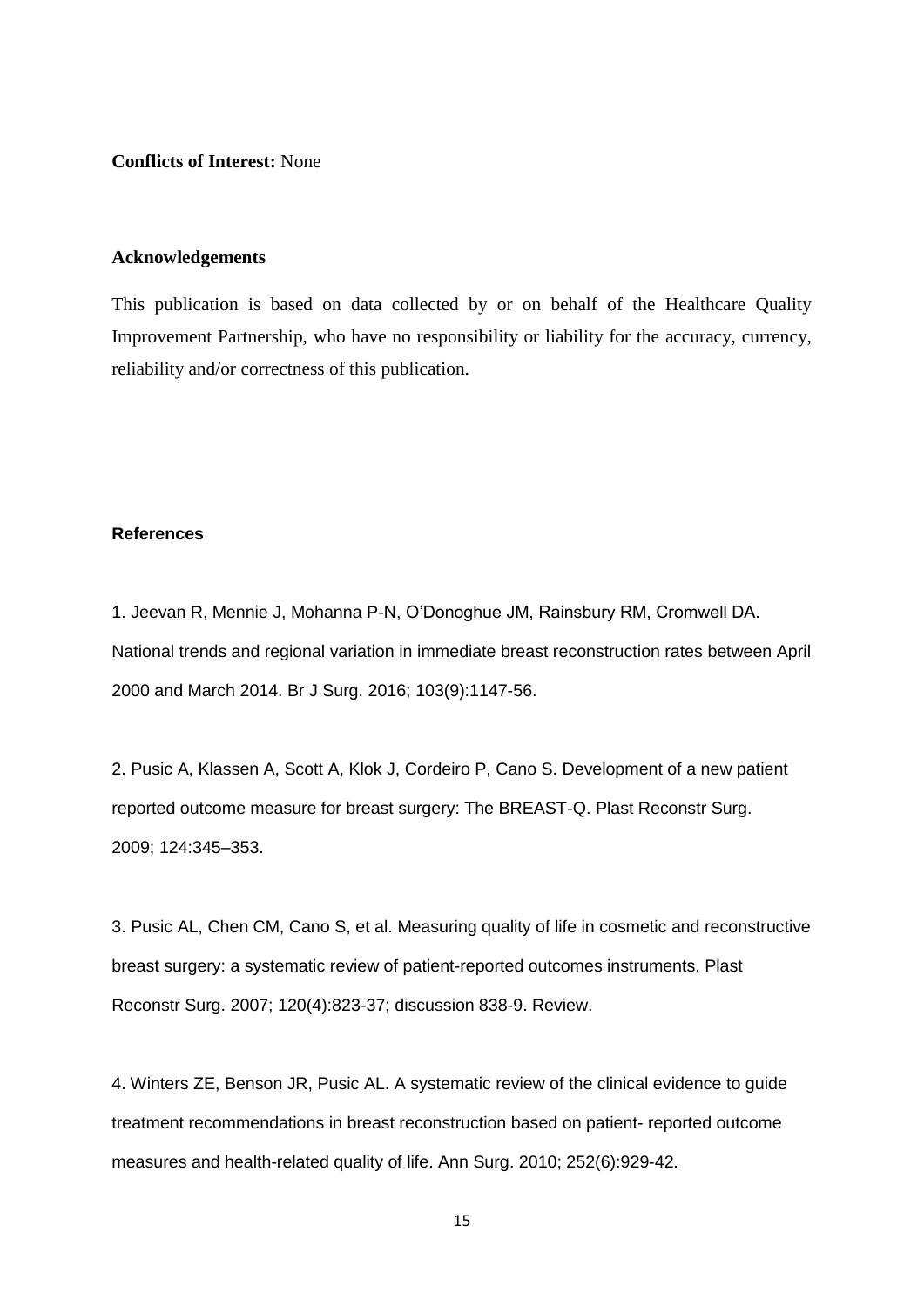5. Beesley H, Ullmer H, Holcombe C, Salmon P. How patients evaluate breast reconstruction after mastectomy, and why their evaluation often differs from that of their clinicians. J Plast Reconstr Aesthet Surg. 2012; 65(8):1064-71.

6. Lindegren A, Halle M, Docherty Skogh AC, Edsander-Nord A. Postmastectomy breast reconstruction in the irradiated breast: a comparative study of DIEP and latissimus dorsi flap outcome. Plast Reconstr Surg. 2012; 130(1):10-8.

7. Liu C, Zhuang Y, Momeni A, et al. Quality of life and patient satisfaction after microsurgical abdominal flap versus staged expander/implant breast reconstruction: a critical study of unilateral immediate breast reconstruction using patient-reported outcomes instrument BREAST-Q. Breast Cancer Res Treat. 2014; 146(1):117-26.

8. Yueh JH, Slavin SA, Adesiyun T, et al. Patient satisfaction in postmastectomy breast reconstruction: a comparative evaluation of DIEP, TRAM, latissimus flap, and implant techniques. Plast Reconstr Surg. 2010; 125(6):1585-95.

9. Hu ES, Pusic AL, Waljee JF, et al. Patient-reported aesthetic satisfaction with breast reconstruction during the long-term survivorship period. Plast Reconstr Surg. 2009; 124(1):1- 8.

10. Tønseth KA, Hokland BM, Tindholdt TT, Abyholm FE, Stavem K. Quality of life, patient satisfaction and cosmetic outcome after breast reconstruction using DIEP flap or expandable breast implant. J Plast Reconstr Aesthet Surg. 2008; 61(10):1188-94.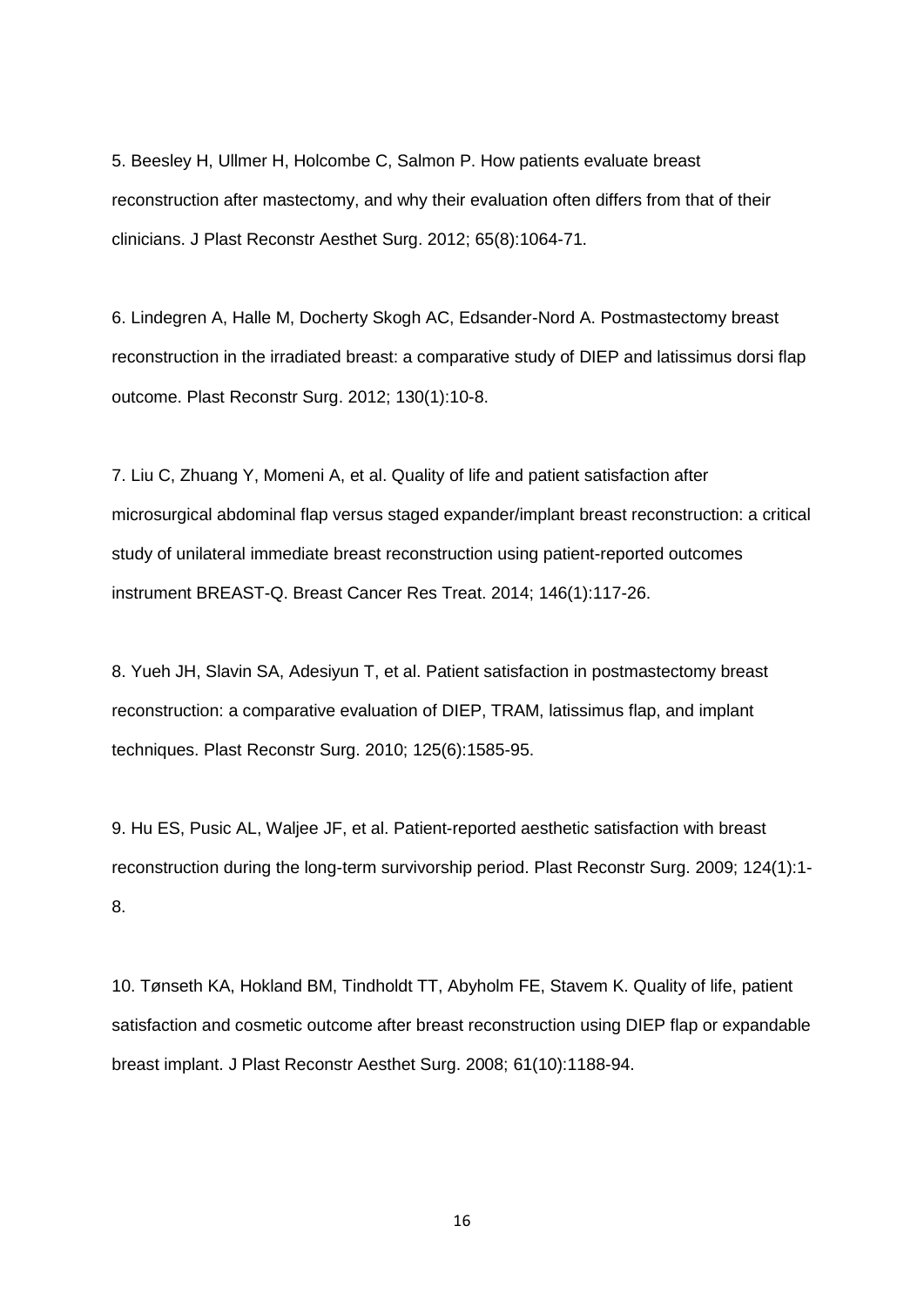11. Eltahir Y, Werners LL, Dreise MM, Zeijlmans van Emmichoven IA, Werker PM, de Bock GH. Which breast is the best? Successful autologous or alloplastic breast reconstruction: patient-reported quality-of-life outcomes. Plast Reconstr Surg. 2015; 135(1):43-50.

12. Alderman AK, Wilkins EG, Lowery JC, Kim M, Davis JA. Determinants of patient satisfaction in postmastectomy breast reconstruction. Plast Reconstr Surg. 2000; 106(4):769-76.

13. Weichman KE, Hamill JB, Kim HM, et al. Understanding the recovery phase of breast reconstructions: patient-reported outcomes correlated to the type and timing of reconstruction. J Plast Reconstr Aesthet Surg. 2015; 68:1370–1378.

14. Atisha DM, Cox CE, Rushing CN, Samsa GP, Pusic AL, Abernethy AP. A national snapshot of satisfaction with breast cancer procedures. Ann Surg Oncol 2014; 21:10e1.

15. Spear SL, Newman MK, Bedford MS, Schwartz KA, Cohen M, Schwartz JS. A retrospective analysis of outcomes using three common methods for immediate breast reconstruction. Plast Reconstr Surg. 2008;122(2):340-7.

16. Jeevan R, Cromwell DA, Browne JP, et al. Findings of a national comparative audit of mastectomy and breast reconstruction surgery in England. J Plast Reconstr Aesthet Surg. 2014; 67(10):1333–44.

17. Cohen WA, Mundy LR, Ballard TN, et al. The BREAST-Q in surgical research: A review of the literature 2009-2015. J Plast Reconstr Aesthet Surg. 2016; 69(2):149-62.

18. Noble M, McLennan D, Wilkinson K, et al. The English indices of deprivation 2007: summary. London: HMSO, 2008.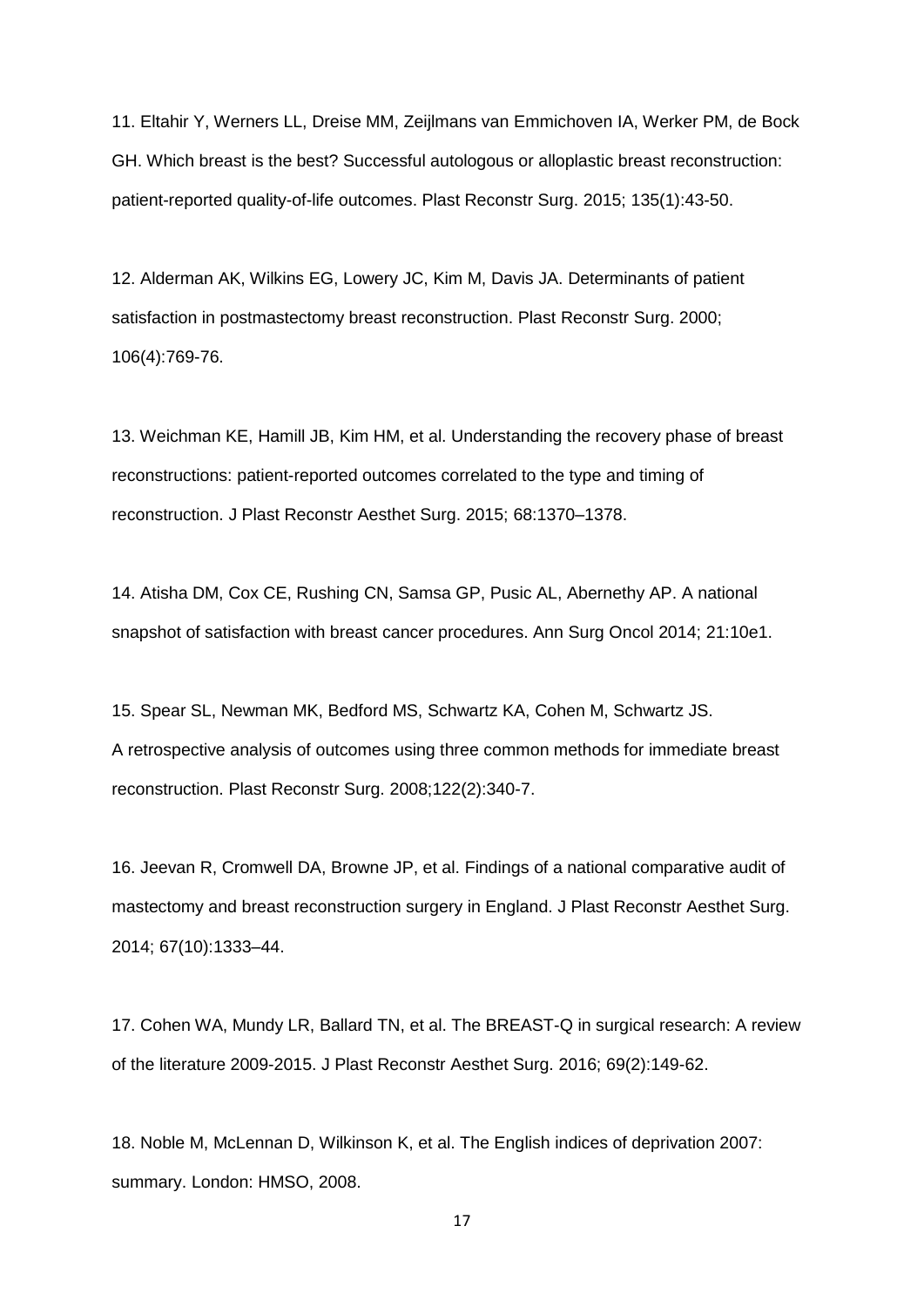19. Dripps RD. New classification of physical status. Anesthesiology 1963;24:111.

20. Oken MM, Creech RH, Tormey DC, et al. "Toxicity and response criteria of the Eastern Cooperative Oncology Group". Am. J. Clin. Oncol (1982); 5(6):649–55

21. Haybittle JL, Blamey RW, Elston CW, et al. A prognostic index in primary breast cancer. British Journal of Cancer. 1982; 45(3):361-6.

22. Cano SJ, Klassen AF, Scott A, et al. Interpreting clinical differences in BREAST-Q scores: minimal important difference. Plast Reconstr Surg. 2014; 134:173e–175e.

23. Norman GR, Sloan JA, Wyrwich KW. Interpretation of changes in health-related quality of life: the remarkable universality of half a standard deviation. Med Care. 2003; 41(5):582- 92.

24. Cano SJ, Klassen AF, Scott AM, et al. The BREAST-Q: further validation in independent clinical samples. Plast Reconstr Surg. 2012; 129:293–302.

25. Cano S, Klassen A, Scott A, Pusic A. A closer look at the BREAST-Q. Clin Plast Surg. 2013; 40:287–296.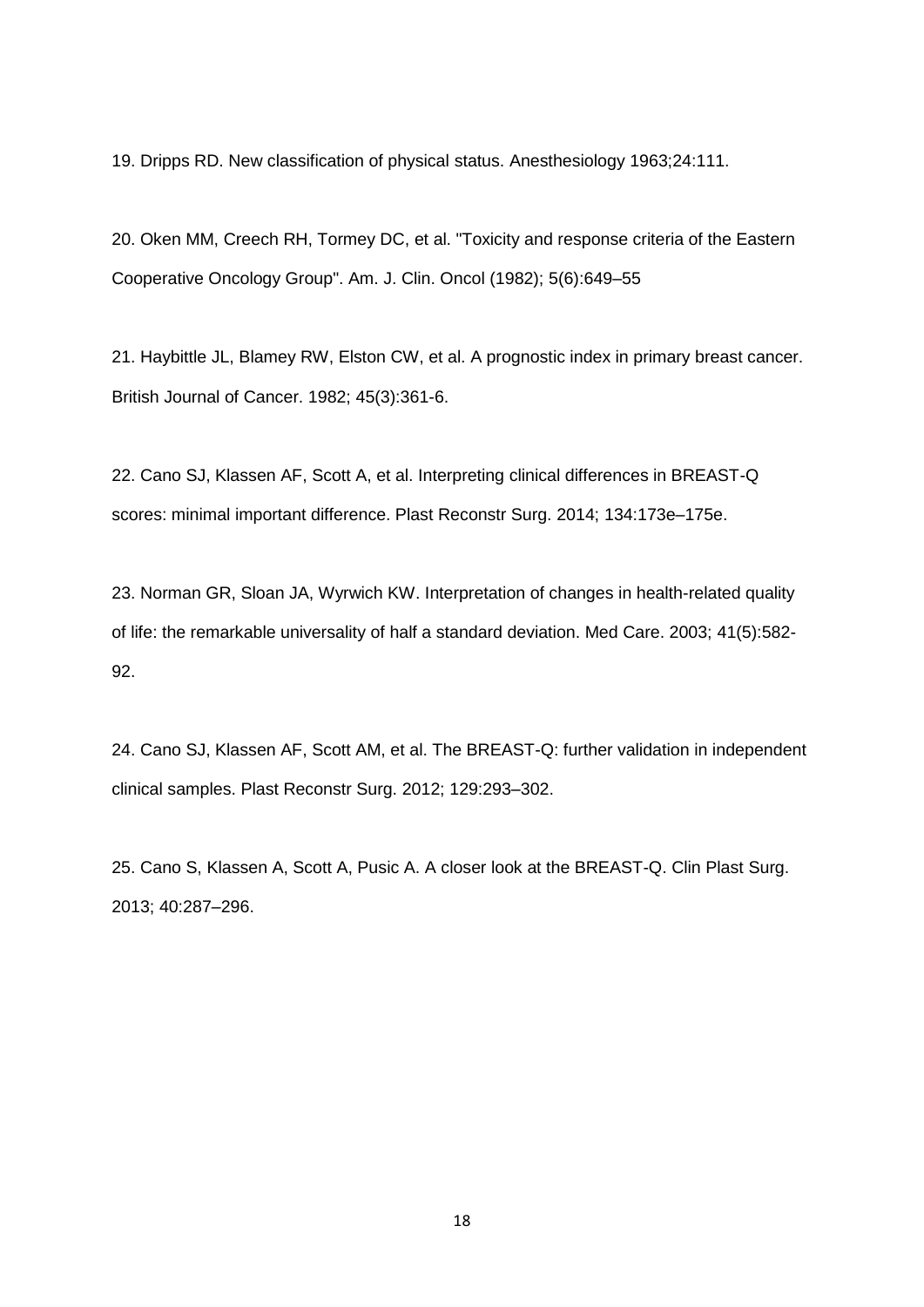## **Table 1 – Patient recruitment and response rates associated with the different reconstructive procedure groups, in both immediate**

### **and delayed reconstruction settings**

|                                                                                             | Expander /<br>Implant |        | LD with<br>implant or<br>expander |        | Autologous<br>LD |        | Pedicled<br><b>TRAM</b> |        | Free TRAM |        | DIEP / SIEA |        | Overall |
|---------------------------------------------------------------------------------------------|-----------------------|--------|-----------------------------------|--------|------------------|--------|-------------------------|--------|-----------|--------|-------------|--------|---------|
| Immediate reconstruction                                                                    |                       |        |                                   |        |                  |        |                         |        |           |        |             |        |         |
| Number of patients in study                                                                 | 1242                  |        | 729                               |        | 850              |        | 82                      |        | 92        |        | 354         |        | 3349    |
| Number (%) of patients asked to<br>participate                                              | 759                   | (61.1) | 453                               | (62.1) | 594              | (69.9) | 52                      | (63.4) | 60        | (65.2) | 222         | (62.7) | 2140    |
| Number (%) of patients who gave their<br>consent                                            | 681                   | (89.7) | 414                               | (91.4) | 520              | (87.5) | 41                      | (78.8) | 57        | (95.0) | 204         | (91.9) | 1917    |
| Number (%) of patients who returned a<br>questionnaire                                      | 522                   | (76.7) | 330                               | (79.7) | 430              | (82.7) | 37                      | (90.2) | 44        | (77.2) | 165         | (80.9) | 1528    |
| Number of patients who returned a<br>questionnaire and had complete clinical<br>data        | 475                   |        | 284                               |        | 402              |        | 34                      |        | 36        |        | 153         |        | 1384    |
| <b>Delayed reconstruction</b>                                                               |                       |        |                                   |        |                  |        |                         |        |           |        |             |        |         |
| Number of patients in study                                                                 | 280                   |        | 434                               |        | 356              |        | 90                      |        | 191       |        | 363         |        | 1714    |
| Number (%) of patients asked to<br>participate                                              | 169                   | (60.4) | 253                               | (58.3) | 251              | (70.5) | 58                      | (64.4) | 115       | (60.2) | 248         | (68.3) | 1094    |
| Number (%) of patients who gave their<br>consent                                            | 149                   | (88.2) | 233                               | (92.1) | 216              | (86.1) | 49                      | (84.5) | 104       | (90.4) | 222         | (89.5) | 973     |
| Number (%) of patients who returned a<br>questionnaire<br>Number of patients who returned a | 109                   | (73.2) | 183                               | (78.5) | 166              | (76.9) | 35                      | (71.4) | 85        | (81.7) | 183         | (82.4) | 761     |
| questionnaire and had complete clinical<br>data                                             | 104                   |        | 176                               |        | 160              |        | 35                      |        | 83        |        | 175         |        | 733     |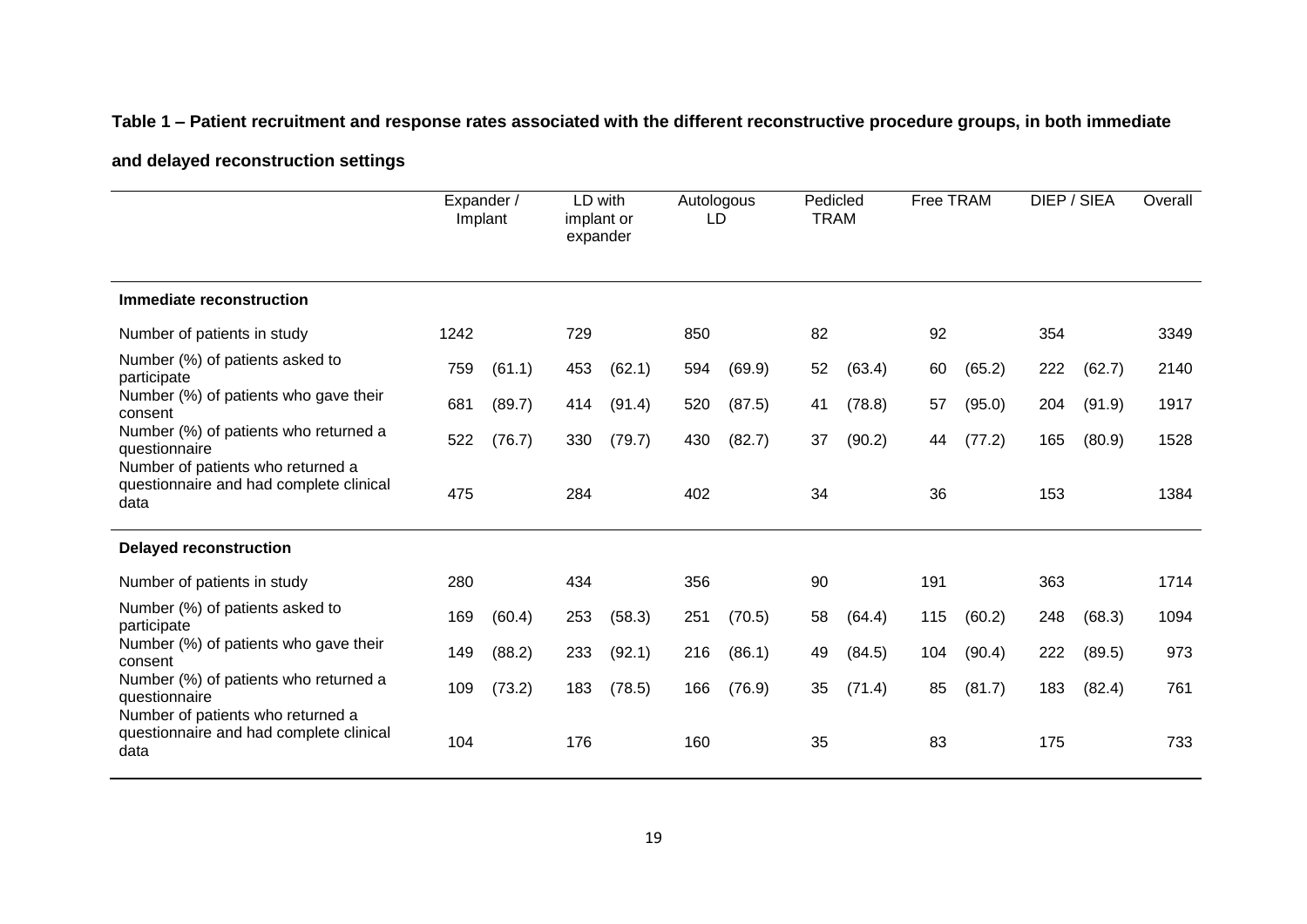|                         |                                 | Expander/<br>Implant | LD with<br>implant or<br>expander | Autologous<br>LD | Pedicled<br><b>TRAM</b> | Free TRAM | DIEP/<br><b>SIEA</b> | Total |
|-------------------------|---------------------------------|----------------------|-----------------------------------|------------------|-------------------------|-----------|----------------------|-------|
|                         | <b>Immediate reconstruction</b> |                      |                                   |                  |                         |           |                      |       |
| Number of responders    |                                 | 475                  | 284                               | 402              | 34                      | 36        | 153                  | 1,384 |
| Age (years)             | Median                          | 51                   | 51                                | 53               | 52                      | 51.5      | 51                   | 51    |
|                         | <b>IQR</b>                      | 15                   | 14                                | 13               | 12                      | 14.5      | 12                   | 14    |
| Ethnicity /<br>%        | White                           | 85.1                 | 84.5                              | 83.3             | 97.1                    | 88.9      | 81.1                 | 84.4  |
|                         | Non-white                       | 3.4                  | 4.6                               | 4.0              | 0.0                     | 0.0       | 9.2                  | 4.3   |
|                         | Not known /<br>not stated       | 11.6                 | 10.9                              | 12.7             | 2.9                     | 11.1      | 9.8                  | 11.3  |
| Index of                | 1 (least deprived)              | 28.8                 | 34.5                              | 28.1             | 32.4                    | 36.1      | 33.3                 | 30.6  |
| multiple<br>deprivation | $\overline{2}$                  | 20.0                 | 25.4                              | 26.4             | 17.7                    | 33.3      | 23.5                 | 23.6  |
| (IMD)<br>Quintile /     | 3                               | 22.1                 | 16.9                              | 21.9             | 8.8                     | 22.2      | 21.6                 | 20.6  |
| %                       | 4                               | 14.1                 | 13.7                              | 12.7             | 29.4                    | 2.8       | 12.4                 | 13.5  |
|                         | 5 (most deprived)               | 15.0                 | 9.5                               | 11.0             | 11.8                    | 5.6       | 9.2                  | 11.7  |
| ASA grade<br>$/$ %      | $1\,$                           | 69.1                 | 76.4                              | 73.1             | 70.6                    | 72.2      | 69.9                 | 72.0  |
|                         | $\overline{2}$                  | 28.0                 | 23.2                              | 26.1             | 29.4                    | 25.0      | 30.1                 | 26.7  |
|                         | 3 or 4                          | 3.0                  | 0.4                               | 0.8              | 0.0                     | 2.8       | 0.0                  | 1.4   |

# **Table 2 – Patient characteristics by reconstructive procedure type**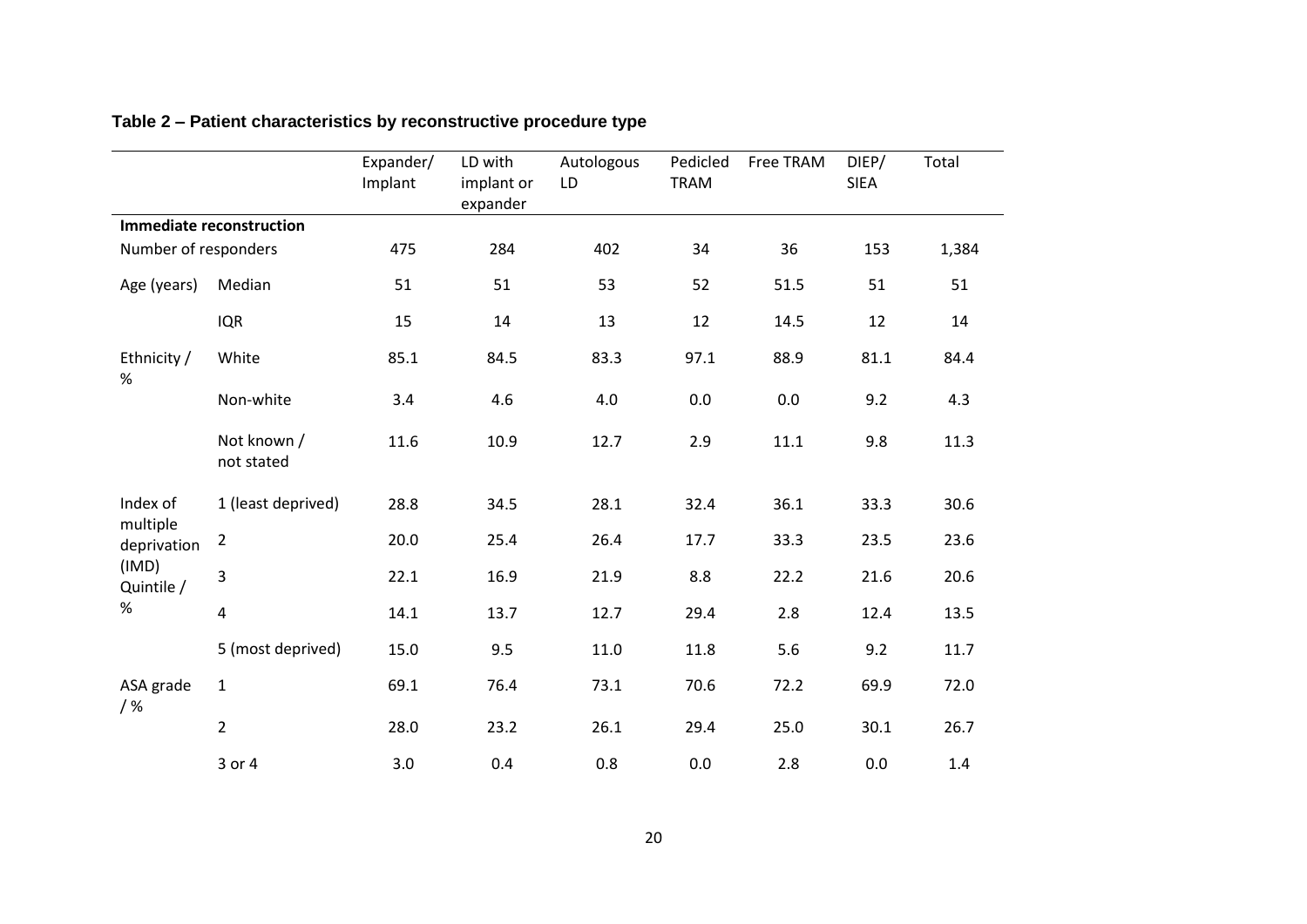| <b>ECOG</b><br>Status / %          | $\pmb{0}$                 | 90.9  | 93.3 | 92.0 | 91.2 | 94.4 | 96.1 | 92.4    |  |
|------------------------------------|---------------------------|-------|------|------|------|------|------|---------|--|
|                                    | $\mathbf{1}$              | 7.0   | 6.4  | 7.5  | 8.8  | 5.6  | 3.3  | 6.6     |  |
|                                    | 2 plus                    | 2.1   | 0.4  | 0.5  | 0.0  | 0.0  | 0.7  | $1.0\,$ |  |
| <b>Diabetes</b>                    | Diabetic                  | $1.7$ | 1.1  | 1.5  | 2.9  | 2.8  | 1.3  | 1.5     |  |
| status / %<br>Tumour<br>burden / % | <b>DCIS</b>               | 26.5  | 27.8 | 32.3 | 41.2 | 36.1 | 26.8 | 29.1    |  |
|                                    | Low NPI                   | 36.2  | 37.7 | 30.1 | 23.5 | 27.8 | 26.8 | 33.2    |  |
|                                    | Intermediate NPI          | 24.0  | 22.9 | 21.4 | 26.5 | 16.7 | 28.8 | 23.4    |  |
|                                    | High NPI                  | 13.3  | 11.6 | 16.2 | 8.8  | 19.4 | 17.7 | 14.3    |  |
| <b>Delayed reconstruction</b>      |                           |       |      |      |      |      |      |         |  |
| Number of responders               |                           | 104   | 176  | 160  | 35   | 83   | 175  | 733     |  |
| Age (years)                        | Median                    | 55    | 50.5 | 52   | 52   | 50   | 51   | 51      |  |
|                                    | <b>IQR</b>                | 11.5  | 14   | 14   | 14   | 11   | 13   | 14      |  |
| Ethnicity /<br>$\%$                | White                     | 92.3  | 90.9 | 89.4 | 88.6 | 79.5 | 91.4 | 89.5    |  |
|                                    | Non-white                 | 1.9   | 2.3  | 3.1  | 0.0  | 6.0  | 2.9  | 2.9     |  |
|                                    | Not known /<br>not stated | 5.8   | 6.8  | 7.5  | 11.4 | 14.5 | 5.7  | 7.6     |  |
| Index of                           | 1 (least deprived)        | 24.5  | 23.2 | 21.2 | 34.4 | 35.0 | 30.2 | 26.5    |  |
| multiple<br>deprivation            | $\overline{2}$            | 28.4  | 22.0 | 23.8 | 18.8 | 21.3 | 25.0 | 23.8    |  |
| (IMD)<br>Quintile /                | 3                         | 18.6  | 20.8 | 19.9 | 12.5 | 17.5 | 19.2 | 19.2    |  |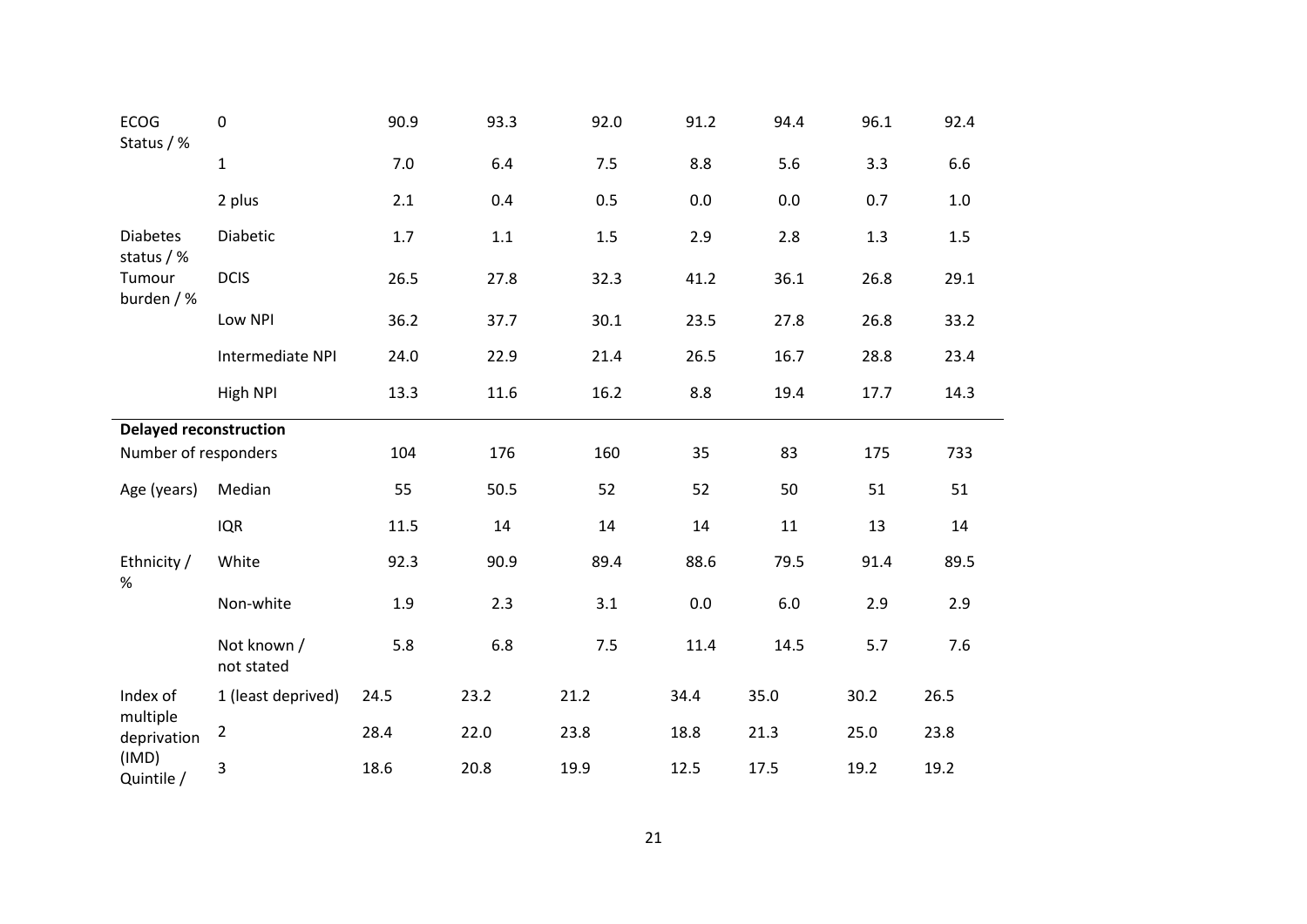| $\%$                            | 4                 | 15.7 | 19.1 | 14.6 | 15.6 | 17.5    | 12.2 | 15.6 |
|---------------------------------|-------------------|------|------|------|------|---------|------|------|
|                                 | 5 (most deprived) | 12.8 | 14.9 | 20.5 | 18.8 | 8.8     | 13.4 | 14.9 |
| ASA grade<br>$/$ %              | $\mathbf{1}$      | 66.4 | 59.1 | 70.0 | 77.1 | 51.8    | 68.6 | 64.8 |
|                                 | $\overline{2}$    | 28.9 | 37.5 | 28.8 | 22.9 | 44.6    | 30.9 | 32.9 |
|                                 | 3 or 4            | 4.8  | 3.4  | 1.3  | 0.0  | 3.6     | 0.6  | 2.3  |
| <b>ECOG</b><br>Status / %       | $\boldsymbol{0}$  | 88.5 | 90.3 | 91.3 | 91.4 | 92.8    | 95.4 | 91.8 |
|                                 | $\mathbf 1$       | 7.7  | 9.7  | 7.5  | 8.6  | 7.2     | 4.6  | 7.4  |
|                                 | 2 plus            | 3.9  | 0.0  | 1.3  | 0.0  | $0.0\,$ | 0.0  | 0.8  |
| <b>Diabetes</b><br>status $/$ % | Diabetic          | 1.9  | 2.3  | 3.8  | 2.9  | 1.2     | 3.4  | 2.7  |
| Tumour<br>burden / %            | <b>DCIS</b>       | 15.8 | 8.5  | 19.2 | 6.9  | 8.2     | 11.7 | 12.6 |
|                                 | Low NPI           | 37.6 | 25.5 | 19.9 | 31.0 | 30.1    | 29.2 | 31.4 |
|                                 | Intermediate NPI  | 26.7 | 38.2 | 29.8 | 31.0 | 30.1    | 29.2 | 31.4 |
|                                 | High NPI          | 19.8 | 27.9 | 31.1 | 31.0 | 37.0    | 32.5 | 29.6 |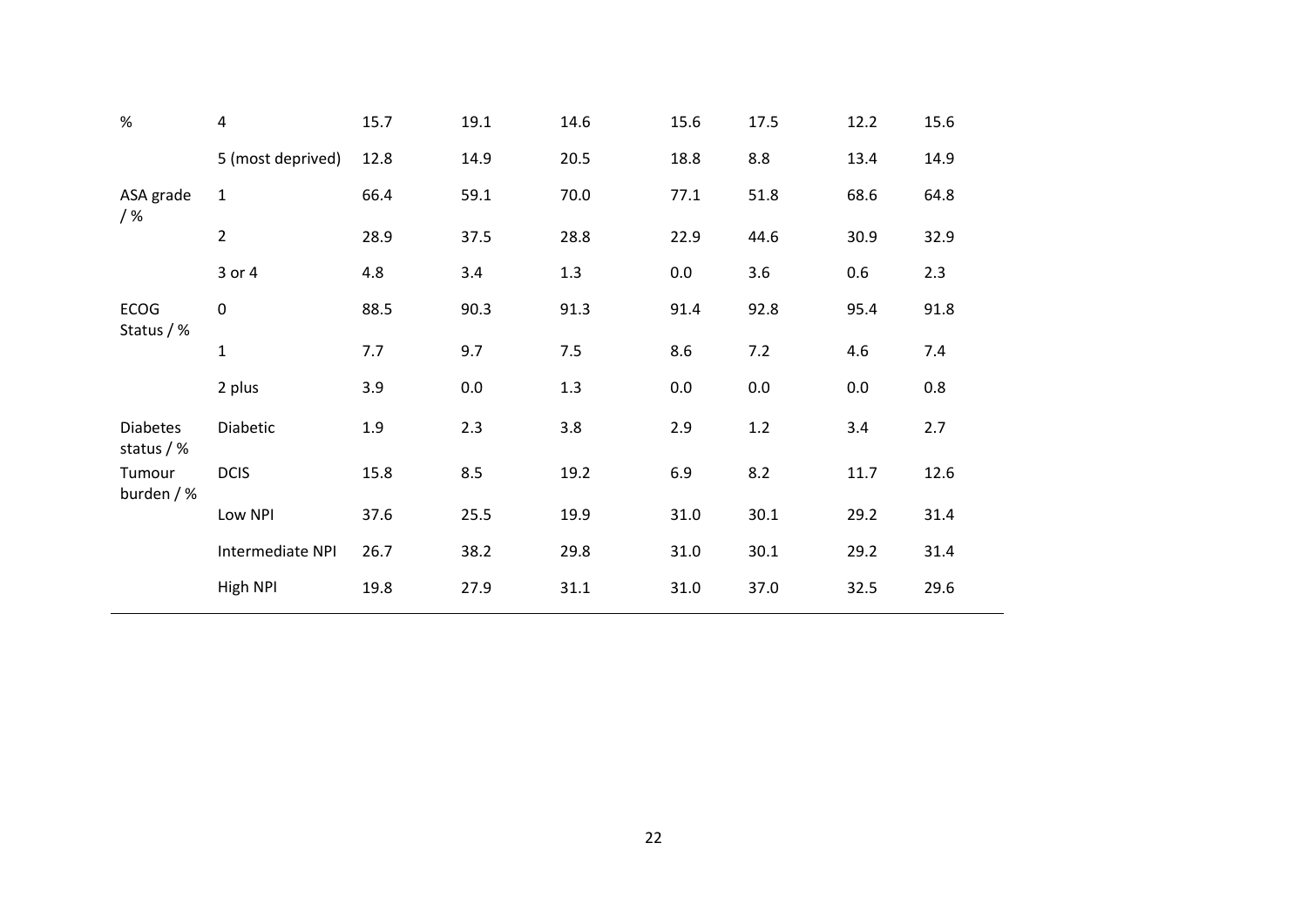# **Table 3 – Adjusted mean difference in Breast-Q scores by type of reconstruction, with expander / implant as reference, for each immediate and delayed reconstruction procedure type**

#### Immediate reconstruction patients

| Reconstruction type                    | Breast area appearance |              | <b>Emotional well being</b> |                 | Physical well being |               | Sexual well being |                       | Satisfaction with |                 |
|----------------------------------------|------------------------|--------------|-----------------------------|-----------------|---------------------|---------------|-------------------|-----------------------|-------------------|-----------------|
|                                        |                        |              |                             |                 |                     |               |                   |                       | outcome           |                 |
|                                        | Mean                   | 95% CI       | Mean                        | 95% CI          | Mean                | 95% CI        | Mean              | 95% CI                | Mean              | 95% CI          |
|                                        | diff                   |              | diff                        |                 | diff                |               | diff              |                       | diff              |                 |
| Expander/implant                       | Reference              |              |                             |                 |                     |               |                   |                       |                   |                 |
| LD with implant or<br>expander         | 8.2                    | 5.3 to 11.1  | 7.7                         | 4.6 to 10.8     | 0.7                 | $-1.5$ to 2.9 | 5.8               | $2.0 \text{ to } 9.6$ | 6.2               | 2.3 to 10.1     |
| Autologous LD                          | 8.6                    | 5.4 to 11.8  | 4.9                         | 1.8 to 8.0      | $-1.4$              | $-3.2$ to 0.4 | 4.3               | 0.2 to 8.4            | 3.0               | $-0.6$ to $6.6$ |
| Pedicled TRAM                          | 21.2                   | 11.0 to 31.4 | 14.1                        | 6.8 to 21.4     | 4.6                 | 0.4 to 8.8    | 21.1              | 7.2 to 35.0           | 17.5              | 10.7 to 24.2    |
| Free TRAM                              | 5.2                    | 0.2 to 10.2  | 2.6                         | $-2.6$ to $7.8$ | $-1.3$              | $-4.6$ to 1.9 | 5.1               | $-2.1$ to 12.4        | 3.5               | $-1.3$ to 8.4   |
| DIEP/SIEA                              | 9.3                    | 5.6 to 13.1  | 5.9                         | 2.2 to 9.6      | 1.4                 | $-0.5$ to 3.4 | 7.1               | 2.3 to 11.8           | 4.3               | $-0.8$ to 9.3   |
| Wald test of<br>$difference - p-value$ |                        | p<0.0001     |                             | p<0.0001        |                     | p=0.0074      |                   | p=0.0030              |                   | $p=0.0001$      |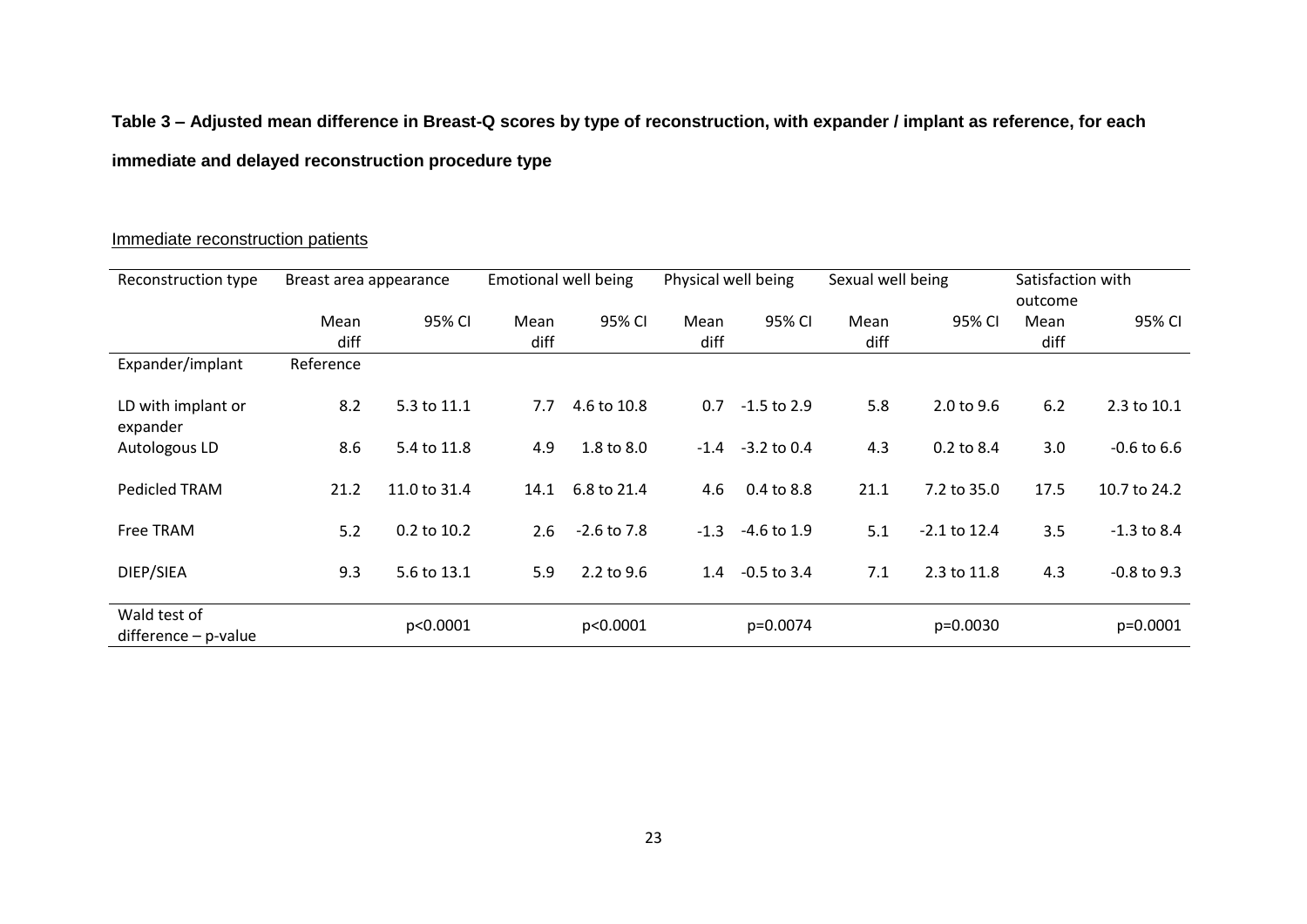## **Table 3 (continued)**

# Delayed reconstruction patients

| Reconstruction type                    | Breast area appearance |              | <b>Emotional well being</b> |                |              | Physical well being | Sexual well being |                        | Satisfaction with<br>outcome |                  |
|----------------------------------------|------------------------|--------------|-----------------------------|----------------|--------------|---------------------|-------------------|------------------------|------------------------------|------------------|
|                                        | Mean<br>diff           | 95% CI       | Mean<br>diff                | 95% CI         | Mean<br>diff | 95% CI              | Mean<br>diff      | 95% CI                 | Mean<br>diff                 | 95% CI           |
| Expander/implant                       | Reference              |              |                             |                |              |                     |                   |                        |                              |                  |
| LD with implant or<br>expander         | 9.5                    | 4.7 to 14.3  | 8.2                         | 2.6 to 13.8    |              | $-1.4 -6.4$ to 3.6  | 7.1               | $-1.9$ to 16.1         | 7.9                          | 2.1 to 13.6      |
| Autologous LD                          | 11.7                   | 6.1 to 17.2  | 7.1                         | 0.7 to 13.6    | $-0.4$       | -4.3 to 3.6         | 4.6               | $-5.2$ to 14.4         | 8.0                          | 1.0 to $15.0$    |
| Pedicled TRAM                          | 9.4                    | 2.6 to 16.2  | 6.2                         | $-2.6$ to 15.0 | $-1.7$       | $-8.7$ to 5.3       | 5.7               | -7.8 to 19.1           | 2.8                          | $-6.3$ to $11.8$ |
| Free TRAM                              | 19.2                   | 12.9 to 25.5 | 10.8                        | 3.3 to 18.4    | $-0.1$       | $-4.9$ to 4.6       | 15.3              | 3.6 to 27.1            | 14.9                         | 8.1 to 21.8      |
| DIEP/SIEA                              | 13.8                   | 8.2 to 19.5  | 12.1                        | 5.5 to 18.7    | 4.0          | $-0.2$ to 8.2       | 12.0              | $1.0 \text{ to } 23.0$ | 13.9                         | 7.5 to 20.2      |
| Wald test of<br>$difference - p-value$ |                        | p<0.0001     |                             | $p=0.0054$     |              | p=0.0084            |                   | p=0.0211               |                              | p<0.0001         |